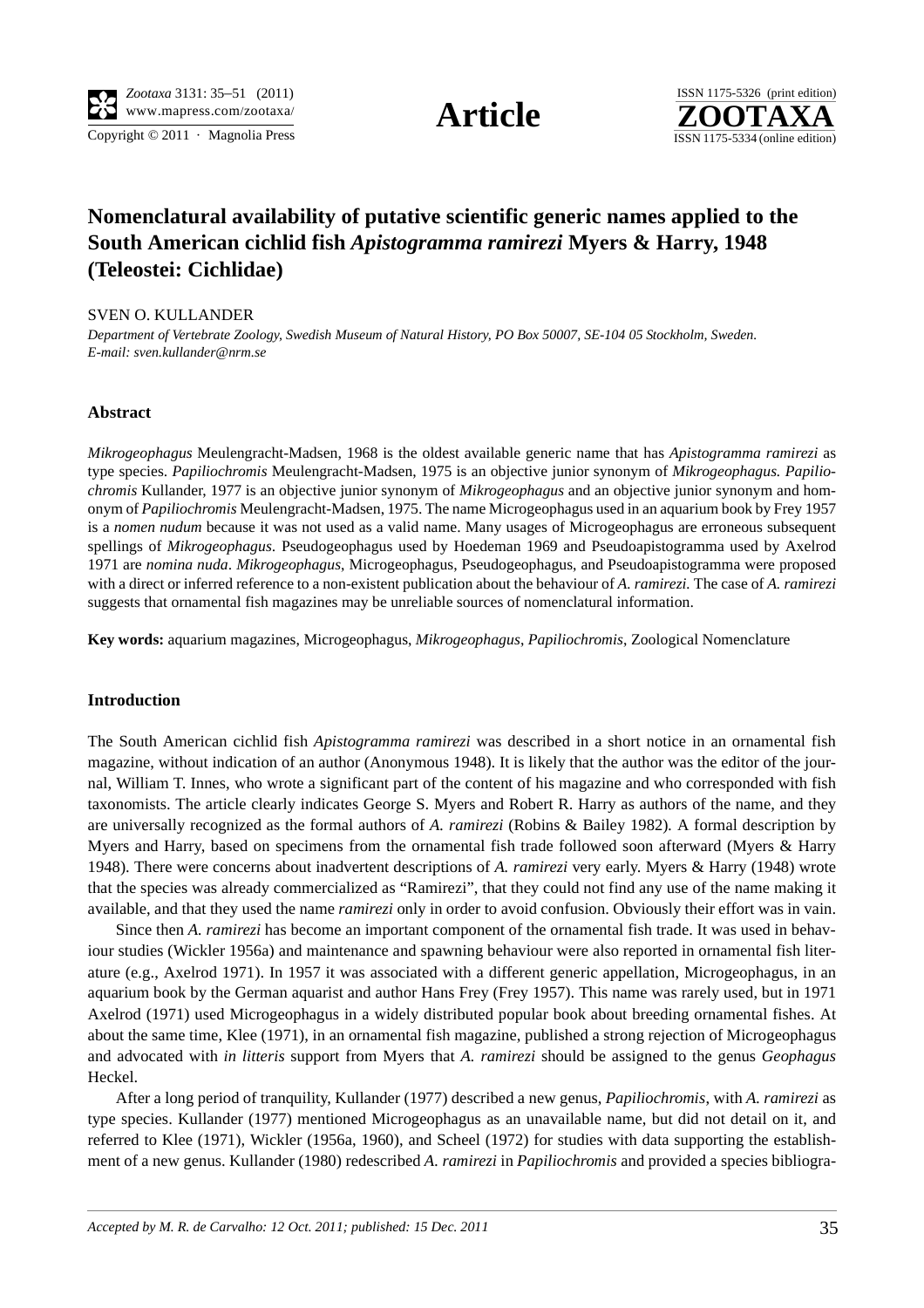phy, but did not discuss the status of Microgeophagus. The name *Papiliochromis* caught on rapidly in the ornamental fish industry and with some delay also in scientific literature. Bailey & Robins (1982) then reviewed some of the basic literature, concluding that Microgeophagus from its use by Axelrod (1971) is the oldest available generic name for a genus with *A. ramirezi* as type species. This sparked some discussion in magazines dedicated to pet fish. Géry (1983), in opposition to Bailey & Robins (1982), concluded that Microgeophagus used by Frey (1957) is the oldest available name for the genus in question. Allgayer (1985) rejected all names prior to *Papiliochromis* Kullander (1977). Géry (1986) countered Allgayer (1985), reiterating his 1983 standpoint with more detailed arguments.

Kullander (1998, 2003) used the name *Mikrogeophagus* Meulengracht-Madsen (in Schiøtz & Christensen 1968) from a description in an aquarium book. Meanwhile I had found that the ornamental fish literature is littered with mention of generic names for *A. ramirezi*, and *Mikrogeophagus* was the earliest that might claim availability. Also *Papiliochromis* had found its way into ornamental fish books before its formal description (Meulengracht-Madsen in Schiøtz & Christensen 1975). Unlike in Frey (1957), those names were accompanied by diagnostic characters, so they have to be treated as available. Unlike various mention of "Microgeophagus" in the aquarium literature they are new generic names and not re-use of an unavailable name. Unfortunately, a supporting document was not published, and it was never really clarified why Microgeophagus of Frey is unavailable or why *Mikrogeophagus* is the oldest available name.

The history behind the putative problem with the generic name and its potential solution has been addressed by several other authors, of which one paper (Bailey & Robins 1982) appeared in a widely available scientific journal. All other publications discussing the status of the generic name of *A. ramirezi* are in grey or ornamental fish literature. This may be significant for the problem, which highlights how difficult it is to find names hidden in ornamental fish literature, and how persistently some authors and publishers maintain an aquaristic nomenclatural subculture. Note also that already the species was plagued by having its name published inadvertently in a hobby magazine ahead of the formal description. Most recently, Isbrücker (2011) proposed again that Microgeophagus as used by Frey (1957) is an available name. The article mainly reiterates statements from Géry (1983, 1986).

In order to get out of the loop of an endless discussion inside the ornamental fish publishing industry, it seems desirable to publish the case in an Open Access article in a peer-reviewed journal, so that all information is universally available and that the conclusions have been checked by others. This paper is thus a clarification of the status of all generic names that are known to me that have been proposed for *Apistogramma ramirezi*. It shows that Isbrücker's (2011) conclusions are not correct and examines the role of ornamental fish literature in managing information that is mainly scientific, including nomenclatural acts.

# **Material and methods**

This is essentially a literature study, and a comparison of publications with the International Code of Zoological Nomenclature, 4th Edition (International Commission on Zoological Nomenclature 1999), henceforth referred to as the Code. Also, the earlier Règles from 1905 (Blanchard 1906) and one of its amendments (Stiles, 1928), as well as earlier editions of the Code were examined (International Commission on Zoological Nomenclature, 1961, 1964, 1972, 1985). Isbrücker (2011) preferred to use the German translation of the 1999 Code. It was not available to me. Instead, in addition to the English and French version (1999), I have consulted the Chinese version (International Commission on Zoological Nomenclature 2002).

A large number of aquarium books and magazines were screened for generic names associated with *Apistogramma ramirezi*, including all those mentioned by other authors as containing relevant information. Each instance was evaluated for availability based on earlier assessments and comparison with the Code. The results section starts with a formal synonymy which may be used for reference, and then follows information about each name arranged chronologically in approximately the order names have been published; the evaluation is done directly for each name. The use of the names Microgeophagus, Pseudogeophagus, Pseudoapistogramma here is disclaimed for nomenclatural purposes in accordance with the Code, Article 8.3, and they are consequently not italicized except when appearing in verbatim quoted text. *Mikrogeophagus* Meulengracht-Madsen, 1968, *Papiliochromis* Meulengracht-Madsen, 1975, and *Papiliochromis* Kullander, 1977, are available names, and are not disclaimed. All of the popular literature consulted is unfortunately copyrighted and cannot be reproduced. Relevant passages have been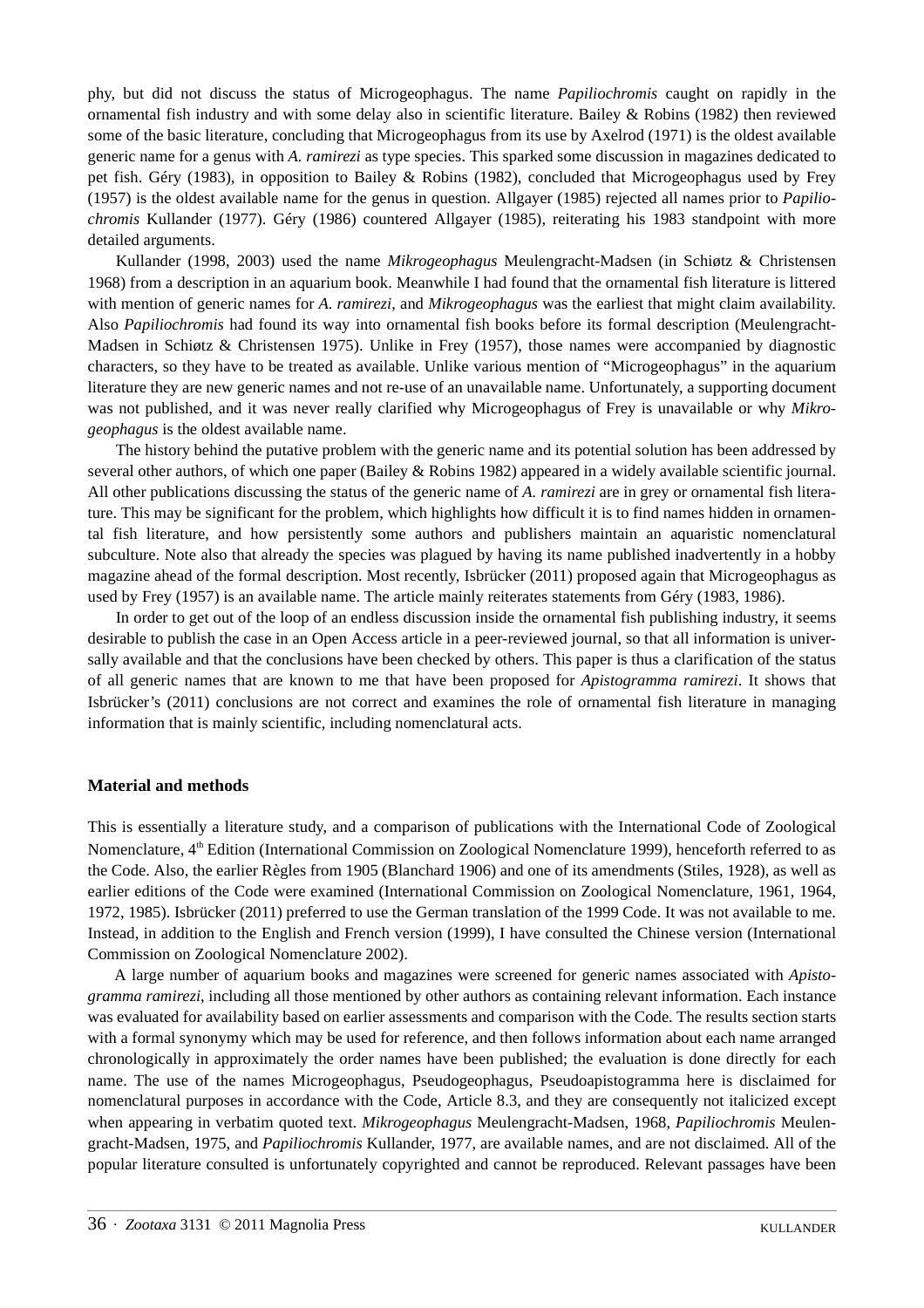quoted *in extenso*. Translations from Danish, Dutch, German, and Swedish were done by me and appear within square brackets.

# **Results**

# **Formal synonymy of** *Mikrogeophagus* **Meulengracht-Madsen**

- *Mikrogeophagus* Meulengracht-Madsen *in* Schiøtz & Christensen, 1968, p. 370 (type species by monotypy *Apistogramma ramirezi* Myers & Harry in Anonymous, 1948).
- *Papiliochromis* Meulengracht-Madsen *in* Schiøtz & Christensen, 1975, p. 329 (type species by monotypy *Apistogramma ramirezi* Myers & Harry *in* Anonymous, 1948).
- *Papiliochromis* Kullander, 1977, p. 253 (type species by original designation *Apistogramma ramirezi* Myers & Harry *in* Anonymous, 1948).
- Microgeophagus Frey, 1957, p 52 (unavailable; nomen nudum; no type species, not treated as valid, no diagnosis of genus; no species included).
- Pseudogeophagus Hoedeman, 1967, p. 120 (unavailable; nomen nudum; not treated as valid; naked chresonym, reference to non-existing publication).

Pseudoapistogramma Axelrod, 1971, p. 244 (unavailable; nomen nudum; not treated as valid; no diagnosis;).

All other instances of the names in this synonymy may be considered as chresonyms, i.e., simple usage (Smith & Smith 1972).

**Microgeophagus attributed to Frey (1957 and 1959).** Frey (1957, 1959) is a self-indexed aquarium hobby encyclopaedia, *Das Aquarium von A bis Z*. There are six places of relevance to Microgeophagus in the book, as listed below. The relevant text is exactly the same in the first edition (1957) and the third edition (1959), but appears on different pages. Page numbers in the third edition are given in parentheses below. Names are not italicized in the original, and use of accents is inconsistent.

On page 52 (55), under the entry *Apistogramma* it is speculated that "Vermutlich wird es einmal zu einer Aufgliederung der Gattung kommen müssen..." [Probably at a later stage a subdivision of the genus will have to be made], but no specific changes are proposed.

Page 56 (57) includes a long description, under the heading [Apistogramma] ramirézi. It includes morphology and behaviour notes and ends with the remark:

"Die Abweichung im Verhalten von den übrigen A.-Arten ist auffallend. Es scheint, daß die Art zu Unrecht der Gattung Apistogramma zugeordnet wurde, weshalb neuerdings ihre Einbeziehung in eine neue Gattung, Microgeóphagus, vorgeschlagen wird. Mindestens könnte sie eine Übergangsform darstellen." [The difference in behaviour from the other *A.* species is striking. It seems that the species was incorrectly assigned to the genus *Apistogramma*, for which reason recently its inclusion in a new genus, Microgeóphagus, was proposed. At least it could represent a transitional form.]

Page 375 (391), entry in full: Microgeóphagus. Evtl. [Eventuell] neu aufzustellende Gattung aus der Familie der Buntbarsche oder Cichlidae (←), der möglicherweise Apistogramma ramirezi zuzurechnen ist. [A genus of the cichlid family or Cichlidae, possibly to be erected as new, in which *Apistogramma ramirezi* perhaps is to be included.]

Page 416 (432), figure 9 caption: "Apistogramma ramirezi Schmetterlingsbuntbarsch."

Page 449 (464), entry in full: "ramirézi = nach dem Fänger M.V. Ramirez -, Apistográmma".

Page 475 (490), entry in full: "Schmetterlings-Buntbarsch (á) Apistogramma ramirezi".

Even though Géry (1983) considers the statement on p. 56 as a definite proposal of a new generic name, it is obvious from the other references to *A. ramirezi* that Frey considers splitting of *Apistogramma* and establishment of Microgeophagus as actions that may happen in the future (pp. 52, 375), and he consistently uses *Apistogramma* as the valid generic name for *A. ramirezi* (pp. 52, 56, 416, 449, 475). Thus, Microgeophagus, as used by Frey, is unavailable with reference to the Code Article 11.5: "To be available, a name must be used as valid for a taxon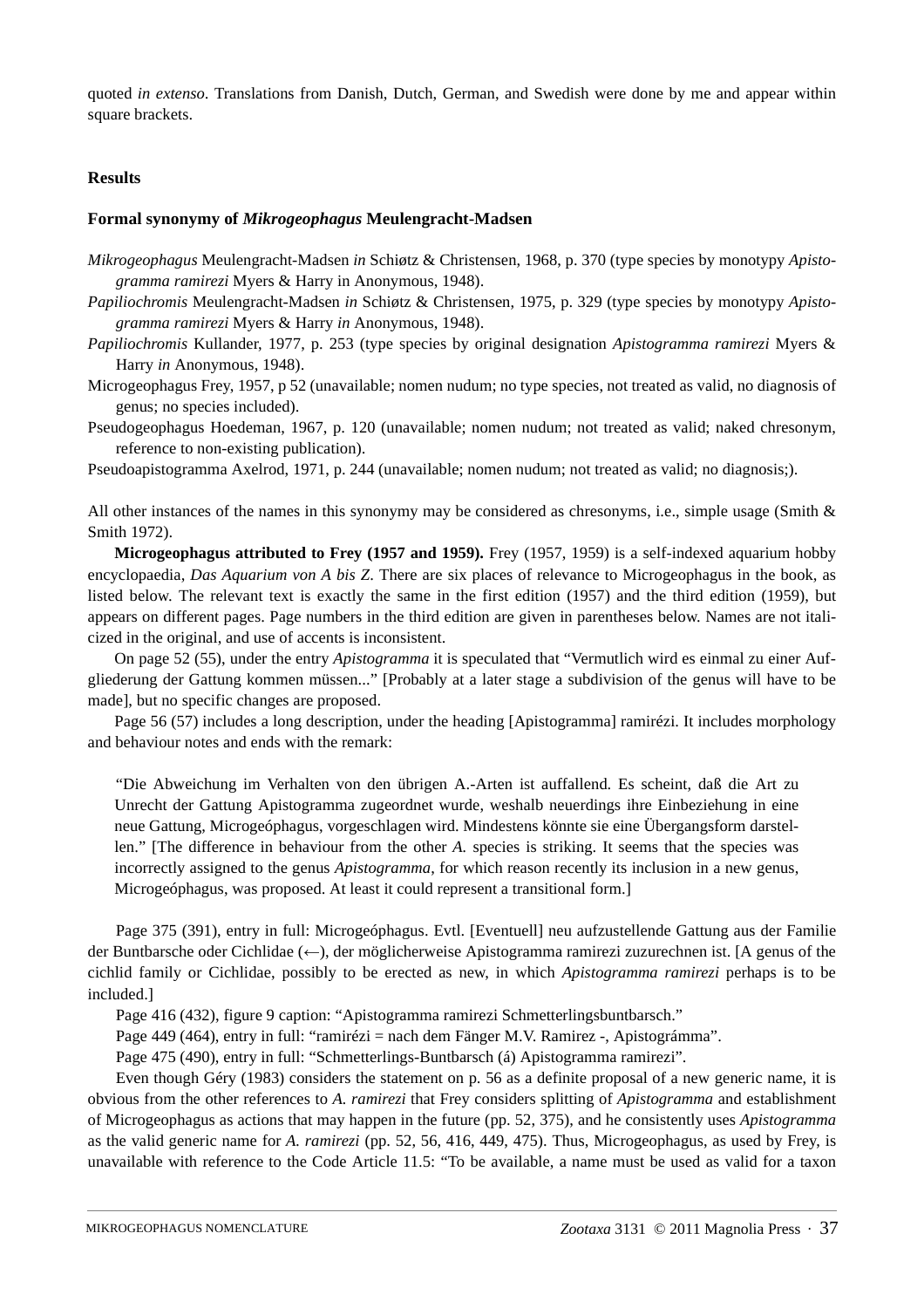when proposed, unless it was first published as a junior synonym and subsequently made available under the provisions of Article 11.6.1". In consistently using the combination *Apistogramma ramirezi*, Frey fails to show any usage of Microgeophagus as a valid name. Also in later books by Frey (1973, 1975), he uses *Apistogramma ramirezi.*

In its context, Microgeophagus is not proposed as a synonym of *Apistogramma*, but such an interpretation might be argued. If it were so, Article 11.6.1 states that if "a junior synonym had been treated before 1961 as an available name and either adopted as the name of a taxon or treated as a senior homonym, it is made available thereby …" There is no usage of Microgeophagus in the period 1957-1960, except in editions of *Das Aquarium von A bis Z*, and in those, Microgeophagus is not treated as a valid name.

Klee (1971) was perhaps the first aquarist to discuss differences between *Apistogramma ramirezi* and other species of that genus. Klee referred *A. ramirezi to Geophagus*, pointing to morphological differences and referring most explicitly to a study of egg structures by Wickler (1956a,b) which found differences between *A. ramirezi* and three other *Apistogramma* species. Klee's concluding remarks are:

"Among hobbyists, the name '*Microgeophagus ramirezi*' has circulated more or less *sub rosa* for a number of years. The source of the term '*Microgeophagus*' is a German aquarium book published in 1959 [Frey 1959]. My translation of the reference is as follows:"

"*Microgeophagus—*An eventually establishable genus belonging to the family of cichlids or Cichlidae in which possibly *Apistogramma ramirezi* could be placed."

"Under no circumstances does this qualify as a valid description of a new genus under the International Rules of Zoological Nomenclature. Aquarists are misled if they use it."

Whereas the translation is essentially correct, one may note that the English word eventually and the German word eventuell do not have the same meaning. In English it refers to something that will happen, whereas in German it means maybe, and refers to something that might happen.

Meinken (1971) discussed previous articles about *Apistogramma ramirezi* and Microgeophagus as used by Frey. Meinken definitely labelled the latter a name as a *nomen nudum*. He concluded that papers on egg morphology by Wickler (1956a, b), together with morphological differences might support establishing a new genus for *A. ramirezi*, or possibly its referral to *Geophagus*.

Robins & Bailey (1982) accepted Microgeophagus as unavailable, but did not provide further analysis.

Géry (1983) (repeated by Isbrücker 2011), presumably using the 1964 edition of the Code, argues that Microgeophagus cannot be rejected because it is proposed conditionally as evident by the use of the word "eventuell" [maybe]. Article 15 (11.5.1 in the current Code) stipulates that a name proposed conditionally after 1960 is unavailable (hence conditional names were not impossible before 1961). However, Microgeophagus was not proposed with conditions. A conditional proposal would take the form: "If this taxon is valid it will have the name *Aus*". Frey does not make any such conditional statement, although he is vague on whether *Apistogramma ramirezi* might belong to Microgeophagus. Frey's statement concerns the possibility of the taxon, not the name. Because Microgeophagus does not contain any species, it cannot be available (Article 13(b) in the 1964 Code).

Isbrücker (1984) presented an annotated corrigenda to names published in past volumes of the Dutch ornamental fish magazine *Het Aquarium*. Therein he writes under the heading "*Papiliochromis* must be *Microgeophagus"* (translated from the Dutch):

"In 1957 *Apistogramma ramirezi* was placed by Frey in an unusual manner in a new genus. He writes that the species seems to be incorrectly allocated in the genus *Apistogramma* and that he suggests a new genus *Microgeophagus*. Later in the same (alphabetical) book under *Microgeophagus* he mentions this name as a new genus to be erected to which presumably *Apistogramma ramirezi* must be counted. According to the rules of nomenclature (Art. 11, 13 and 15) this method of erection of a genus is indeed valid, namely until 31 December 1960. The key issue is whether or not *Microgeophagus* Frey, 1957 must be considered as a *nomen nudum*, i.e., an invalid name. *Microgeophagus* was erected in the form of a subgenus (within *Apistogramma*) with a clearly named type species. Article 15 of the Code states that after 1960 this prac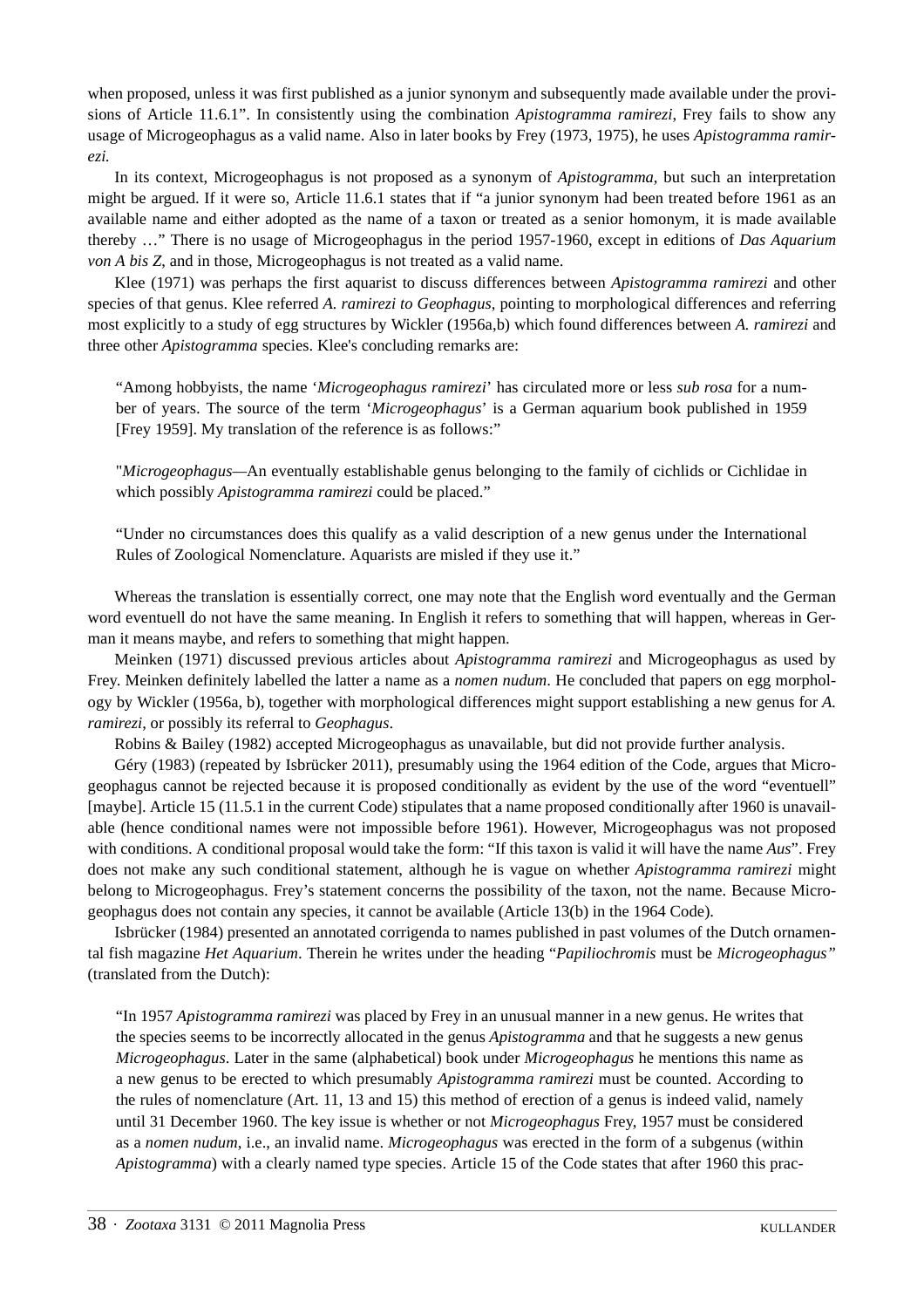tice is not valid. It follows that the name *Microgeophagu*s is safe. Many authors disagree on this, in my opinion on subjective grounds."

Obviously it is not true that Microgeophagus was treated as a subgenus of *Apistogramma* Regan. Article 15 says nothing about subgenera. Isbrücker (1984) lists Articles 11, 13, and 15 as positively decisive for the validity [=availability] of Microgeophagus. Whereas Article 11 is complied with, it is doubtful if any distinguishing characters are reported, as required by Article 13, and article 15 concerns only conditionally proposed names, varieties and forms.

Allgayer (1985), in a critical comment on Géry (1983), considered Microgeophagus Frey as unavailable referring to Articles 27 and 67c (presumably in the 1985 edition of the Code). Article 27 forbids the use of diacritic marks, apostrophes, or diaereses in scientific names, as used in the original spelling Microgeóphagus. However, Article 32(d)(i)(2) specifies that such names are available and need only to be corrected by simple deletion of the diacritic mark, as already pointed out by Géry (1986) in a response to Allgayer (1985).

Article 67c specifies a strict designation of a type species. Allgayer points out that Frey (1957) notes that *A. ramirezi* "möglicherweise" [possibly] might belong to Microgeophagus. I agree that this constitutes a violation of Article  $67(c)(3)$  in the 1985 Code (Article 67.5.3 in the 1999 Code) in being a designation "made in an ambiguous or conditional manner", except that the name is not used as valid so with Article 11(d) the name is not available (see above), and it cannot have a type species, ambiguous or not. Already the Règles (Blanchard 1906), in effect in 1957, stipulated that there must be a "definite unambiguous designation of the type species" (Stiles 1928). Géry (1986) thinks the designation of the type species is unambiguous. If an author considers a species as "possibly" belonging to a genus it is, however, not a matter of opinion whether that species is ambiguously designated as type species or not. In any case, because only originally included species can become type species of a genus, *A. ramirezi* is not eligible as type species with reference to the Code Article 67.2.5 "A nominal species is deemed not to be originally included if it was doubtfully or conditionally included, or was cited as a species inquirenda, or as a species incertae sedis." Frey's "möglicherweise" is a clear statement of doubt about the inclusion of *A. ramirezi* in the possible future genus Microgeophagus.

Isbrücker's (2011) arguments for considering Microgeophagus as used by Frey as available are very similar to those of Géry (1983, 1986). One aspect he brings up, however, is the interpretation of the text in Frey (1957). Referring to the text on p. 56 Isbrücker writes:

"Schon Géry nahm an, dass Freys 'neuerdings' 'presently' bedeutet (1986:89, persönliche Auskunft von V. Mahnert). Die Verwendung von 'neuerdings' deutet auf ein Ereignis oder eine Situation die bereits stattgefunden haben. Daher steht 'neuerdings' im Widerspruch zu etwas, was wirklich neu ist. Hier schlägt Frey jedoch offensichtlich einen neuen Gattungsnamen vor (das heißt, es gibt keinen Autor, der vor ihm einen solchen Namen gültig eingeführt hätte". [Already Géry assumed that Frey's "neuerdings" means "presently" (1986:89, personal communication from V. Mahnert). The use of "neuerdings" points to an event or a situation that [has] already taken place. With that "neuerdings" stands in contradiction to something that really is new. Here, however, Frey obviously proposes a new genus name (i.e., there is no author that had validly introduced such a name before him).]

"Gültig" [valid] here is obviously used in error for "verfügbar" [available]. How the contradictive status of "neuerdings" supports availability of Microgeophagus is not explained. Géry (1983) wrote in French, and consequently used "présentement", not "presently". Géry explains that "neuerdings" means "récemment" [recently]. However, when in the same sentence "vorgeschlagen wird" is being translated as "est proposée" (present indicative), "neuerdings" takes the meaning of "présentement" [presently, at the moment of writing/speaking, from today, in this case, with present knowledge]. The translation and comments are credited Volker Mahnert. Nevertheless, application of French grammatical rules cannot be decisive for how the German text should be understood.

Isbrücker (2011) also claims that the taxon cannot be rejected because it is hypothetical. He correctly points out that the Code (Article 1.3.1) in excluding hypothetical concepts refers to an entirely abstract construction. However, Frey's name is not hypothetical in that sense, so there is no need to invoke that Code article. Frey's speculation about acts of removing *A. ramirezi* from *Apistogramma*, of giving it its own genus, and giving to that genus the name Microgeophagus, however, is purely hypothetical.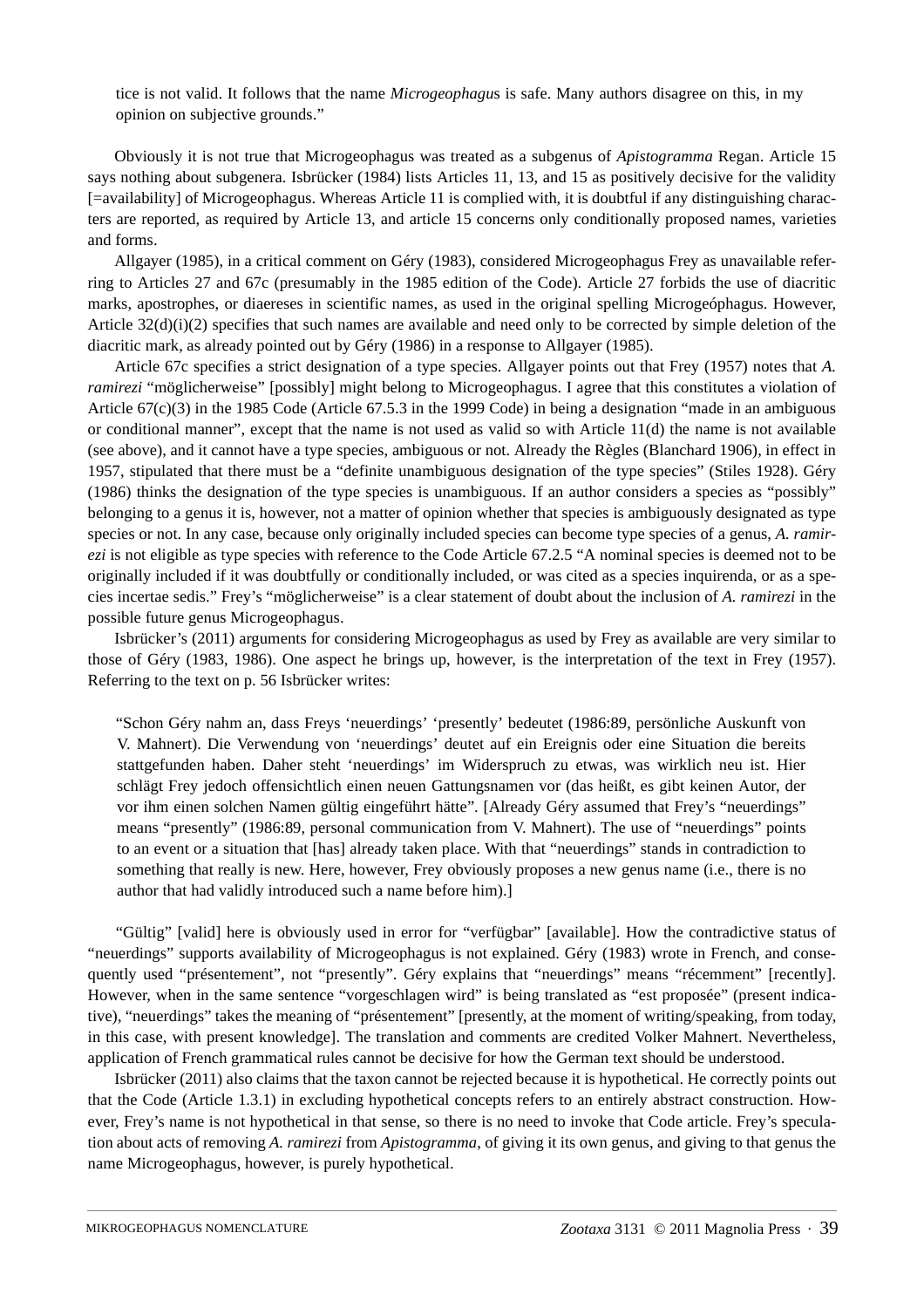Isbrücker (2011) then refers to Article 11.5 but only 11.5.1 which concerns conditional names, and concludes that a conditional proposal does not prevent availability (see above for assessment); Article 27, and 43.5.2.4.3 about diacritic marks, also not preventing availability (see above for assessment); and Article 86.3 which states that the present Code overrules all earlier Codes. The rest of the article does not offer further relevant information for the assessment of the availability of Microgeophagus as used by Frey.

Géry's (1983, 1986) and Isbrücker's (2011) arguments, and those by other authors claiming Microgeophagus to be valid are nullified by the fact that Frey did not use Microgeophagus as a valid name. Even if a name satisfies all but one of the conditions for availability, just one Code article is sufficient to render it unavailable, and there is no need to consider other articles.

Klee (1971) and Kullander (1977) cited the third edition (Frey, 1959) of *Das Aquarium von A bis Z*. Robins & Bailey (1982) cite both the first (Frey 1957) and the third edition. There are actually 14 editions between 1957 and 1976. I have examined three copies of the first edition, and one copy of the third edition. Isbrücker (2011) only consulted the fourth edition, which he dates to 1961, but he still lists only the first edition among the references. Géry (1983) has a reference to the first edition, but his page numbers correspond to those in the third edition. Later, Géry (1986) explains that he has not seen the first edition, but that the page numbers refer to the second edition, 1959.

At the time of publication of Frey (1957) the Règles internationales de la Nomenclature zoologique (Blanchard 1906) served the function now taken by the International Code of Zoological Nomenclature. It was replaced by the first Code in 1961, with the almost identical second edition in 1964. It in turn was extended in 1972 by a collection of amendments decided on since 1963. A totally revamped Code was published with the third edition in 1985. The present fourth edition (1999) is in effect since 2000. Each Code supersedes all earlier Codes, i.e., any name must be judged by the present Code only. In its present form Article 11.5, which provides the strongest evidence of the unavailability of Microgeophagus in Frey (1957), came, as Article 11(d), with the third edition (1985), requiring a name to be used as valid when proposed. In the previous (1961, 1964) Code editions Article 11(d) about publication in synonymy has approximately the same meaning. As it was originally worded it could possibly have been interpreted as referring to a formal synonymy. Although it seems illogical to publish names as (junior) synonyms, it happens, e.g., when an author reports on manuscript names of others. In the third edition of the Code (1985) it is made clear that Article 11(d) refers to junior synonyms. Microgeophagus as used by Frey (1957, 1959) could easily have been rejected under the first edition of the Code (1961) if considered a synonym of *Apistogramma*. It is definitely unavailable by application of the 1985 and 1999 Codes because Microgeophagus was not used as the valid name. Although somehow overruled by the ineligibility of *A. ramirezi* as type species (Article 67.2.5), the third objection to availability of Microgeophagus is presented by the requirement for a definite and unambiguous designation of the type species (Article 67.5.3). This requirement is present from the amendment to the Règles in 1927 (Stiles 1928), and maintained in all editions of the Code.

Article 11(d) in the first edition (1961): "Publication in synonymy,  $\overline{A}$  and first published as a synonym is not thereby made available"

Article 11(d) in the second edition (1964): "Publication in synonymy, — A name first published as a synonym is not thereby made available unless prior to 1961 it has been treated as an available name with its original date and authorship, and either adopted as the name of a taxon or used as a senior homonym."

Article 11(e) in third edition (1985): "Publication as a junior synonym, — A name first published as a junior synonym is not thereby made available unless prior to 1961 it has been treated as an available name and either adopted as the name of a taxon or treated as a senior homonym; such a name dates from its first publication as a synonym ..."

(i) "A name that is unavailable under any other provision of this Chapter [=Chapter IV. Criteria of availability] cannot be made available by adoption from a citation as a junior synonym. (ii) A name first published as a junior synonym after 1960 cannot be made available from that nomenclatural act."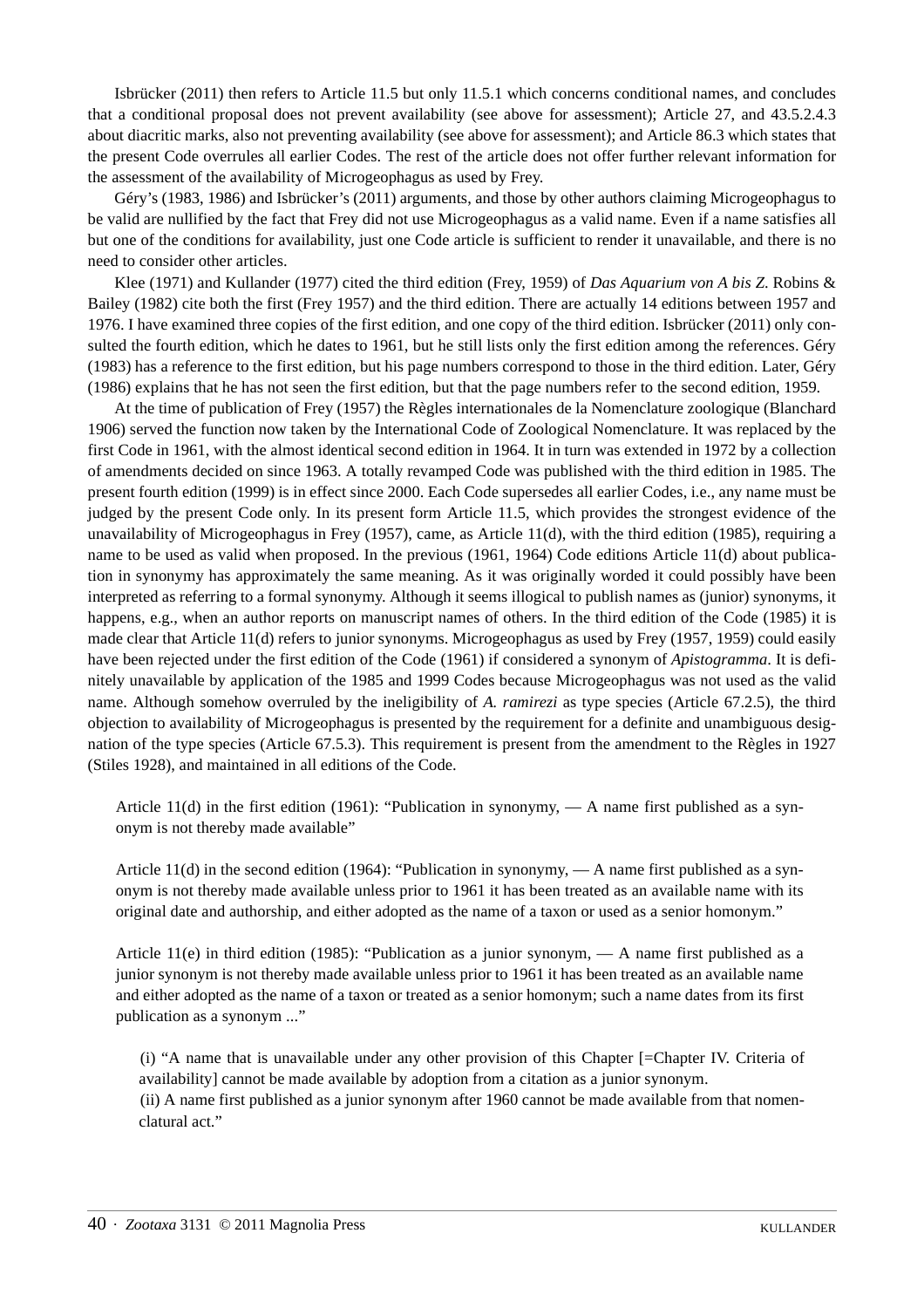Article 11.6 in the fourth edition (1999): "Publication as a synonym, A name which when first published in an available work was treated as a junior synonym of a name then used as valid is not thereby made available.

11.6.1 However, if such a name published as a junior synonym had been treated before 1961 as an available name and either adopted as the name of a taxon or treated as a senior homonym, it is made available thereby but dates from its first publication as a synonym…."

"11.6.2. A name published before 1758 but after 1758 cited as a synonym of a name used as valid cannot be made available under Article 11.6

11.6.3. A name first published after 1960 and treated as a junior synonym on that occasion cannot be made available from that act under Article 11.6."

Article 11d in Third edition (1985): "Names to be treated as valid when proposed. — Except as in (i) below, a name must be treated as valid for a taxon when proposed unless it was first published as a junior synonym and subsequently made available under the provisions of Section e of this article.

(i) A name proposed conditionally for a taxon before 1961 is not to be excluded on that account alone [Art. 15].

(ii) The status of a previously unavailable name is not changed by its mere citation accompanied by a reference to the work in which the name was published but was not made available."

Article 11.5 in the fourth edition (1999): "Names to be used as valid when proposed. To be available, a name must be used as valid for a taxon when proposed, unless it was first published as a junior synonym and subsequently made available under the provisions of Article 11.6.1

11.5.1 A name proposed conditionally for a taxon before 1961 is not to be excluded on that account alone [Art. 15].

11.5.2. The status of a previously unavailable name is not changed by its mere citation (that is, without adoption for a taxon) even if accompanied by a reference to the work in which the name was published but was not made available."

The original Règles were quite uncomplicated and more focussed on names than on types or criteria of availability and publication. In 1927 the International Zoological Congress adopted an amendment to Article 25 (Law of priority) of the Règles (Stiles 1928). It clearly shows which were the conditions for new species in 1957. This amendment took force from January 1931, and remained till 1961. In the first (1961) through fourth editions (1999) of the Code it is under Article 23, and in the fourth edition (1999) it is called Principle of Priority. The subarticles from the Règles have been distributed in other articles. Article 25 in the Règles in its entirety is as follows (from Stiles 1928).

"Article 25. — The valid name of a genus or species can be only that name under which it was first designated on the condition:

(a) That (prior to January 1, 1931) this name was published and accompanied by an indication, or a definition, or a description; and

(b) That the author has applied the principles of binary nomenclature.

(c) But no generic name nor specific name, published after December 31, 1930, shall have any status of availability (hence also of validity) under the Rules, unless and until it is published either

(d) with a summary of characters (seu diagnosis; seu definition; seu condensed description) which differentiate or distinguish the genus or species from other genera or species;

(e) or with a definite bibliographic reference to such summary of characters (seu diagnosis; seu definition; seu condensed description). And further

(f) in the case of a generic name, with the definite unambiguous designation of the type species (seu genotype; seu autogenotype; seu orthotype)."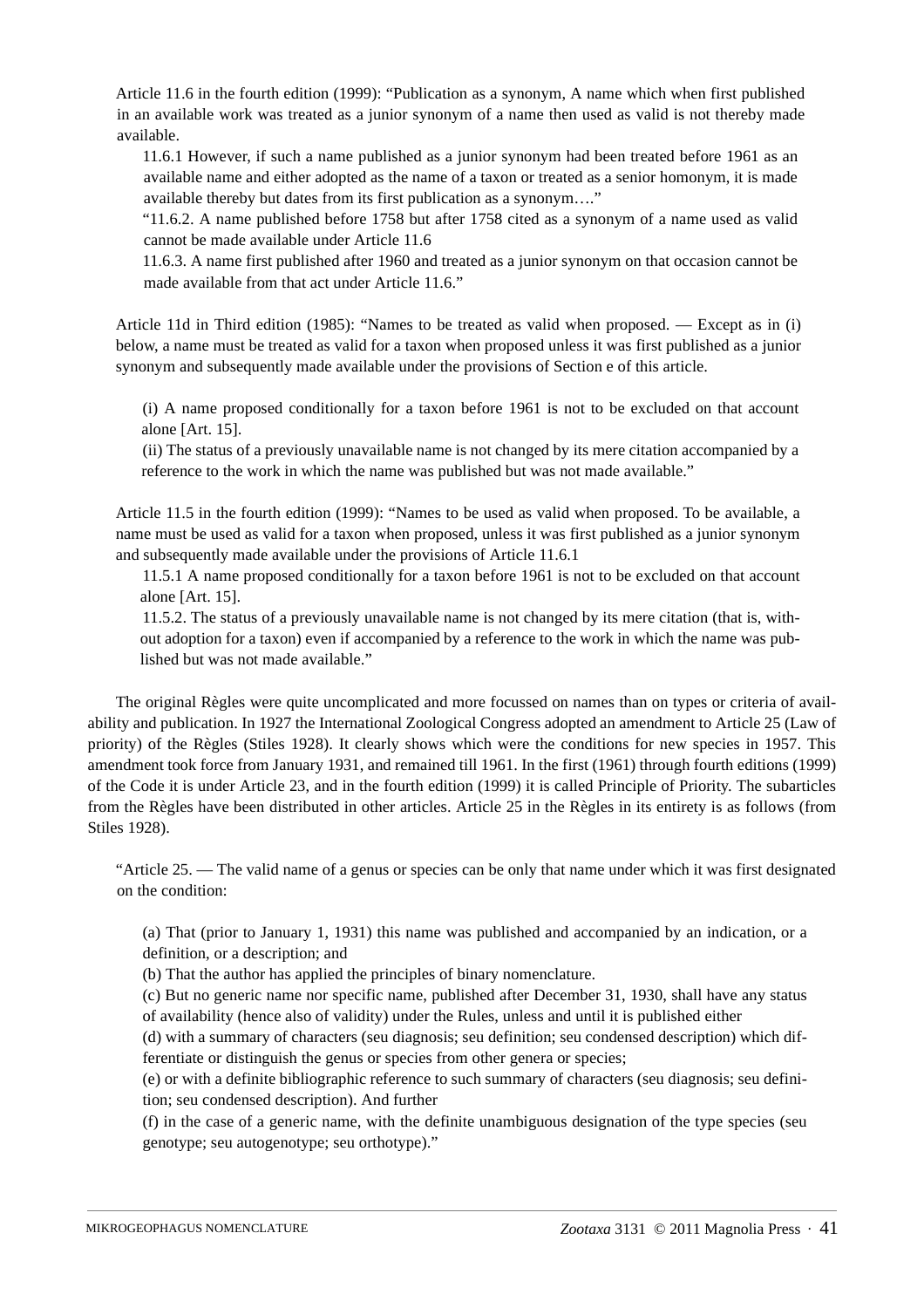*Mikrogeophagus* **Meulengracht-Madsen, 1968.** The name *Mikrogeophagus* is used in five places in a multiauthored aquarium book in the Danish language, *Jeg har akvarium*, edited by Arne Schiøtz and Steffen Christensen (1968). Authors of various parts are clearly stated. The author of chapters referring to *Mikrogeophagus* is Jens Meulengracht-Madsen. The five relevant entries are:

(1) Page 266: The encyclopaedic reference to *Apistogramma ramirezi* has only a reference to *Mikrogeophagus*: "*A*. *ramirezi*, se *Mikrogeophagus*, side 268". [*A. ramirezi*, see *Microgeophagus,* page 268.]

 (2) Page 268 has a long description headed *Mikrogeophagus ramirezi*. The description is not comparative, and no comment is made on the generic name used.

 (3) Page 370: The following paragraph is contained in a chapter on breeding of aquarium fishes: "Sommerfuglecichliden *Mikrogeophagus ramirezi* blev tidligere henregnet till slægten *Apistogramma*, men er på grund af at ynglebiologien svarer til de øvrige fritlegende cichliders blevet opstillet i sin egen slægt indtil videre." [The Butterfly cichlid *Mikrogeophagus ramirezi* was previously referred to the genus *Apistogramma*, but because the spawning biology corresponds with the other open spawning cichlids it has been established in its own genus for the time being.] The chapter has sections devoted to describing the characteristics of the two categories open spawning (including *Mikrogeophagus*) and egg-hiding (including *Apistogramma*) cichlids. Distinguishing attributes include monogamy and isomorphic sexes in open spawners and polygamy (polygyny) and sex dimorphism in egg hiders.

(4) Page 372: Just a mention that *Mikrogeophagus ramirezi* is difficult to propagate.

 (5) Page 429: Index listing with reference to *Mikrogeophagus ramirezi* on pp. 268, 370 and 372. There is no *Apistogramma ramirezi* entry in the index.

 Whereas the passive "has been" suggests that the establishment of the name *Mikrogeophagus* is not original here, it is obvious that *Mikrogeophagus* is used as a valid name (cf. entry reference p. 266). The text on p. 370 gives differential characters (required by Code Article 13.1.1) for *Mikrogeophagus ramirezi*. It is clear from the text on pp. 266 and 268 that *Apistogramma ramirezi* Myers & Harry is the species referred to in the *Mikrogeophagus ramirezi* combination, although authors are not given. The name *Mikrogeophagus* is thus available by reference to the characters of the single mentioned species. The type species by monotypy is *Apistogramma ramirezi* (cf. Code Articles 13.3 and 68.3).

 The name *Mikrogeophagus*, although obviously unintentionally proposed, satisfies relevant criteria of the Code and should be formally cited as *Mikrogeophagus* Meulengracht-Madsen in Schiøtz & Christensen, 1968, p. 370 (type species by monotypy *Apistogramma ramirezi* Myers & Harry in Anonymous, 1948). This is the earliest instance I can find of the use of an available generic name for *Apistogramma ramirezi*.

The Swedish translation of Schiøtz & Christensen (1968), *Akvarium som hobby* (Schiøtz & Christensen 1970) consistently uses *Mikrogeophagus.* The second edition of *Jeg har akvarium* (Schiøtz & Christensen 1970a) has the same text about *Mikrogeophagus ramirezi* as the first edition, but a photograph captioned "*Mikrogeophagus ramirezi*, sommerfuglecichlide, hun. (Foto: MM)." is added on p. 280. In the third and last edition of *Jeg har akvarium* (Schiøtz *et al.* 1975), the systematic section has been removed. In the foreword the editors refer instead to another ornamental fish book, *Akvariefisk i farver*, by Meulengracht-Madsen (1975). *Mikrogeophagus ramirezi* is mentioned in a section authored by Meulengracht-Madsen on pages 332, 335 and 336, and listed in the index, p. 398. The text on p. 332 is identical to that on p. 370, in the first edition, that on p. 335 to p. 372 in the first edition.

**Pseudogeophagus attributed to Hoedeman (1969, 1974).** In a Dutch aquarium book, later translated to English, Hoedeman (1969:120, 1974:1041) described at length the aquarium behaviour of *A. ramirezi*, under the heading and otherwise consistent use of *Apistogramma ramirezi*. In the second paragraph he writes, quoted from the English edition (Hoedeman 1974): "The higher and somewhat more thick-set body of *A. ramirezi* deviates from the *Apistogramma* type. In addition the outgrown spines of the dorsal fin, particularly in the male, are very conspicuous and become longer and longer as the fish continues to grow. This was reason enough for Wickler (1963) to establish the genus *Pseudogeophagus* for this species." No paper by Wickler in 1963 is listed among the references in the Dutch edition, and Wickler is equally absent from the longer reference list in the English edition. In Hoedeman (1969, 1974) Pseudogeophagus is a nomen nudum because it refers to a non-existing reference. It is also not used as the valid generic name for the only species cited (Code Article 11.5).

**Possible name attributed to Wolfgang Wickler.** Wolfgang Wickler, an ethologist working with cichlid behaviour is sometimes cited as the source of a name or at least the reasons for separating *A. ramirezi* from *Apisto-*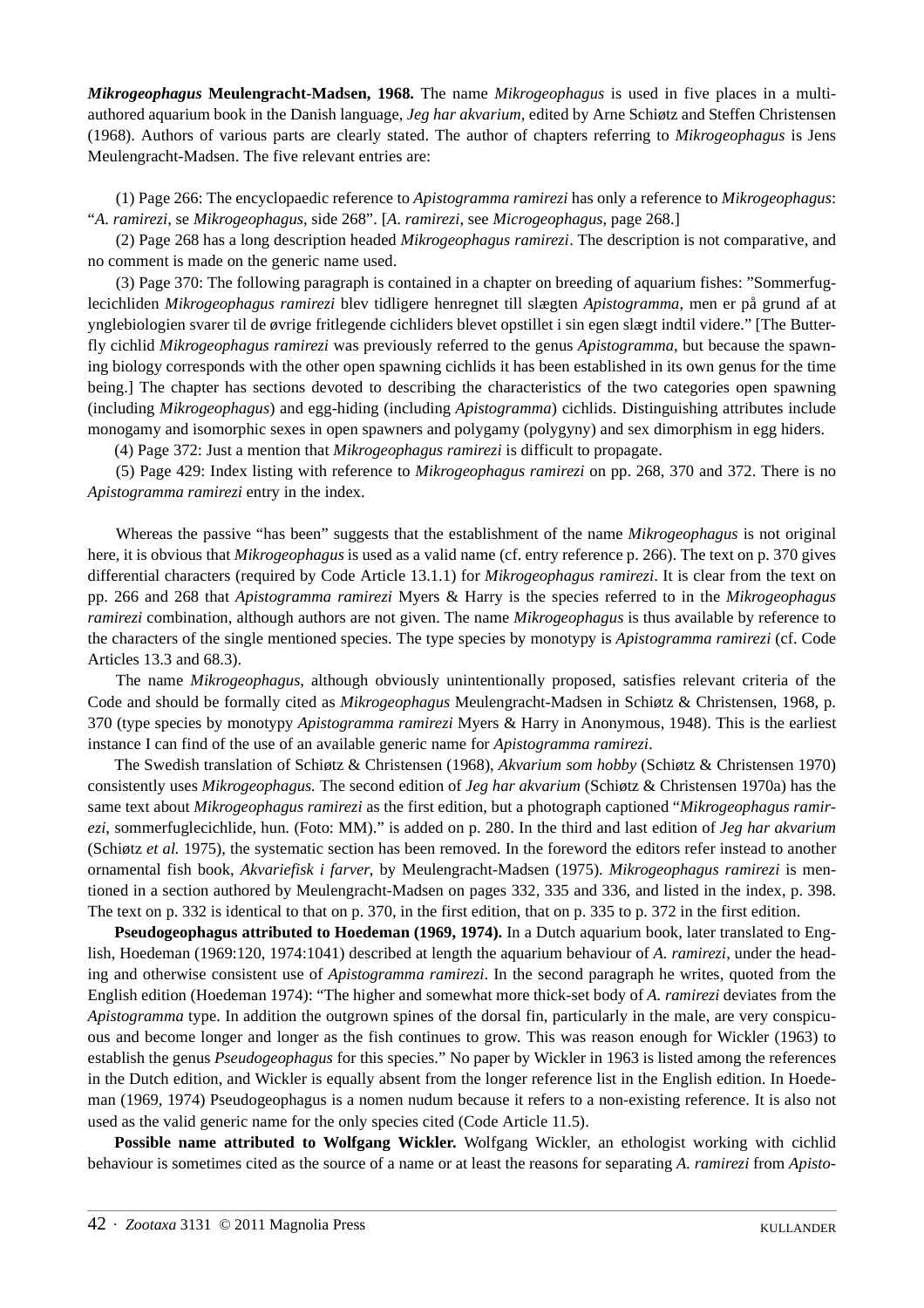*gramma* (Hoedeman, 1969, 1974; Axelrod, 1971). I asked him if he has published anything about Microgeophagus or Pseudogeophagus, and I have the following response (*in litt.*, 28 March 1978):

"I have never published any suggestions regarding either Microgeophagus or Pseudogeophagus. All I did was to strengthen Hoedeman's intention to separate ramirezi from Apistogramma and put it close to Geophagus."

A similar statement from Wickler was reported by Robins & Bailey (1982).Wickler published at least two papers relevant for the issue. Wickler (1960), in a hobby journal, is mainly a comparison of *A. ramirezi* with *Geophagus* and other *Apistogramma*, elicited by a personal communication from Herrmann Meinken suggesting to refer the species to *Geophagus*. Based on aspects of morphology, egg morphology (Wickler 1956a), and behaviour, Wickler's (1960) conclusion is that *A. ramirezi* is not an *Apistogramma*, and he recommends to refer to *A. ramirezi* with the generic name in quotes as done in the title of his article.

In Wickler (1956a) there is only a description of the egg of *Apistogramma ramirezi.* In another paper on egg morphology (Wickler 1956b) there is no mention of *A. ramirezi*. There is no known publication by Wickler using the name Microgeophagus (or Pseudogeophagus or Pseudoapistogramma), and in none of the articles referring to Wickler as source of generic names for *A. ramirezi* is there any bibliographical reference to such a paper.

**Pseudoapistogramma and Microgeophagus attributed to Axelrod (1971).** In a book about breeding ornamental fishes, Axelrod (1971) describes and illustrates the breeding behaviour of what he calls Microgeophagus (Apistogramma) ramirezi in a separate chapter, pp. 344–352. The same name is used in the Table of Contents on p. 4. There is no index to the book. It is not explained why the name is written in this way, but probably *Apistogramma* is written in parenthesis to signal that it is an earlier name, not that it would represent a subgenus. Axelrod rejects the name Microgeophagus as inappropriate, suggesting that Pseudoapistogramma would have been a better choice. That speculation does not confer any nomenclatural status at all to Pseudoapistogramma. He emphasizes, however, that "whether you like it or not, the name Microgeophagus it is". On p. 344 Axelrod gives Wickler as authority for Microgeophagus: "... [A] great German fish behaviorist by the name of Wickler studied the ram and said [that] it has such a very different method of breeding, egg hatching time and spawning site, it doesn't belong in the genus *Apistogramma* but in an entirely new genus which he proposed to be called Microgeophagus." It is likely that Axelrod did not have first hand information about the name and author, but was referring to information provided by Richter on p. 345.

Almost the whole chapter about Microgeophagus (Apistogramma) ramirezi is a continuous quote from "notes" by Hans Joachim Richter, an East German aquarist and photographer. It seems likely that Richter's text and photos were adopted from an earlier publication, but I have not located it. Richter's text starts with "Due to the breeding behavior of this species, which diverges from that of the other Apistogrammas (substratum; hatching time; spawning period), Wickler has established the new genus Microgeophagus, of which Microgeophagus ramirezi is the only representative." The description ends with the paragraph: "As my explanations show plainly, the spawning behavior of this fish diverges strongly from that of the other fishes of the genus *Apistogramma*. This is the reason why Wickler has established the new genus *Microgeophagus*. This is quite understandable, and we should try to get used to calling our beautiful ram *Microgeophagus ramirezi*."

Neither Axelrod nor Richter state anywhere how *A. ramirezi* would differ from other species of *Apistogramma*. There are only those references to "method of breeding, egg hatching time, spawning site, substratum, hatching time, spawning period", but unlike in Meulengracht-Madsen no differentiating character states are provided. Also, neither Axelrod nor Richter provides a bibliographic reference to any publication by Wickler.

Robins & Bailey (1982) consider Microgeophagus Axelrod as an available name. They obviously did not regard Richter's part of the text as significant. Burgess (1982) summarized Robins & Bailey (1982), repeating their bibliography. That review does not confer availability on any of the names listed.

Microgeophagus as used in Axelrod (1971) fails availability under Article 13 (Code of 1999) because there is no reference to the supposed description (cf. Article 13.1.2) , and also because there is no information specifying how Microgeophagus would differ from *Apistogramma* (cf. Article 13.1.2). The sweeping lists of reproductive aspects contain no more information than would a statement like "Microgeophagus differs in appearance from *Apistogramma*".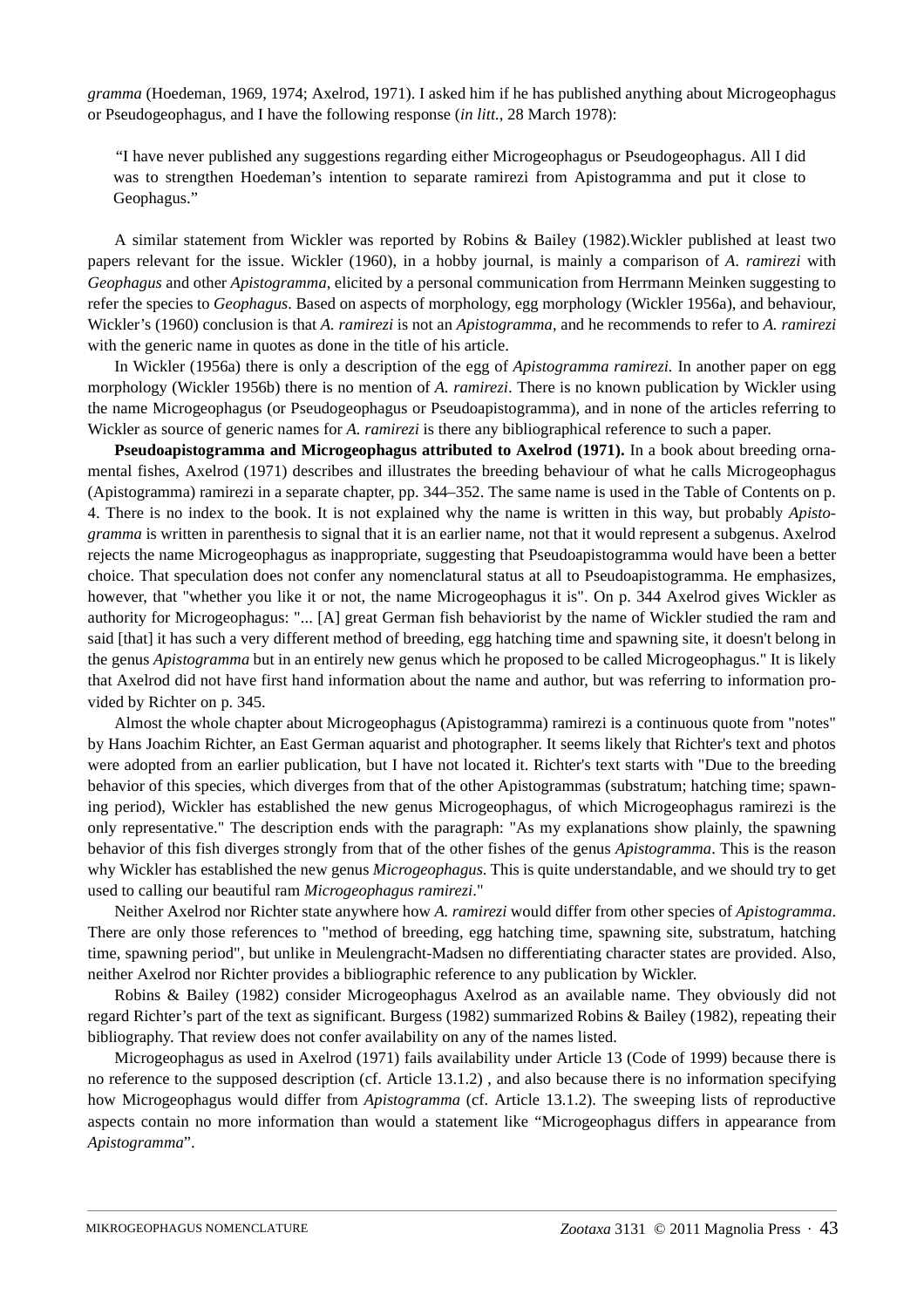**Microgeophagus used by Scheel (1972).** Jørgen J. Scheel, a Danish aquarist, studied chromosomes chiefly in killifish (Rivulidae). In an article in the Advanced Aquarists Magazine, a club journal from Atlanta, with a fairly large edition of 600 copies, Scheel (1972) reported on studies in cichlids. On p. 4 he writes:

"The basic or almost basic karyotype is maintained in the genera Cichlasoma [.. lists several genera with species studied ...] with about 2x7 telos, Microgeophagus (M. ramirezi) with 2x16 telos, and Pelmatochromis thomasi with 2x19 telos." The next sentence describes reduced numbers in *Apistogramma ortmanni* and *A. agassizi* and species of three other genera. Later on he writes: ".. Microgeophagus ramirezi by karyotypic details separates distinctly from Apistogramma (5 species studied) by the somewhat higher diploid number and more markedly by the many telos. These are few in most Apistogramma  $(2x1$  to  $2x2)$ with a maximum in A. ortmanni."

Use of Microgeophagus here apparently goes back to the earlier *nomen nudum*. One may argue here also that this mention does not confer availability of Microgeophagus because the genus is not diagnosed. Also in Meulengracht-Madsen (1968) it is the species that is diagnosed, but therein is clearly stated that it is in its own genus (i.e., monotypic) and the name *Mikrogeophagus* is applied on it because of certain character states in reproductive behaviour.

**Microgeophagus not yet attributed to Meulengracht-Madsen (1974).** Meulengracht-Madsen (1974) was published in several languages in Europe and the United States. This is the first edition authored by Meulengracht-Madsen; the earlier edition was written by Georg Mandahl-Barth and appeared in several printings from 1955 till 1972. On page 189 there is a description under the heading Microgeophagus ramirezi, with "(*Apistogramma ramirezi*)" in parenthesis below. The text gives basic information about size, distribution, aquarium care, and reproduction. The following is nomenclaturally relevant:

"Der hersker en vis uenighed om, hvor Sommerfugle-cichliden systematisk hører hjemme. I yngle-adfærd adskiller den sig fra slægten *Apistogrammas* arter ved at være ikke-seksualdimorf, monogam og fritlegende." [Certain disagreement reins about where the butterfly cichlid belongs systematically. In breeding behaviour it differs from the species of *Apistogramma* by being non-sexually dimorphic, monogamous, and free spawning.]

The species is illustrated as figure 268 on a colour plate, and listed in the index both as Apistogramma ramirezi and Microgeophagus ramirezi. Whereas this description may make available the name Microgeophagus*,* it may also be considered as a spelling error of *Mikrogeophagus*.

The Swedish translation (Meulengracht-Madsen (1976) has almost the same text: "I fråga om yngelvården skiljer den sig från *Apistogramma*-arterna eftersom den inte är sexualdimorf, monogam och fritt lekande." [Regarding the brood care it differs from the species of *Apistogramma* because it is not sexually dimorphic, monogamous and open spawning]. Although this may seem like a negative diagnosis, there is evidently a translation error invoved. It should be understood as "eftersom den är monogam och fritt lekande, samt saknar könsskiljande karaktärer" [because it is monogamous, open spawning, and also lacks sex distinguishing characters].

*Papiliochromis* **Meulengracht-Madsen (1975).** The name *Papiliochromis* first appears in sections authored by Meulengracht-Madsen in the second Swedish edition of *Jeg har akvarium* (Schiøtz & Christensen 1975). *Papiliochromis* simply replaces *Mikrogeophagus* in the earlier Swedish edition (Schiøtz & Christensen 1970b). Apparently, the second Swedish edition is based on the second Danish edition from 1970 (Schiøtz & Christensen 1970a), but the name *Papiliochromis* does not appear in any of the Danish editions. *Papiliochromis* may have been inserted by one of the translators as well as by an original author. At the time I may have carelessly informed others of the name I intended for the genus.

Page 233 is a reference from *Apistogramma ramirezi* to *Papiliochromis ramirezi* on p. 235

Page 235 holds a general description.

Page 329 has about the same text as on p. 370 in the Danish 1968 edition.

Page 331 has about the same text as on p. 372 in the Danish 1968 edition.

Page 385 corresponds in contents to p. 429 in the Danish 1968 edition.

*Papiliochromis* is made available here with the same qualifications as *Mikrogeophagus* in Schiøtz & Chris-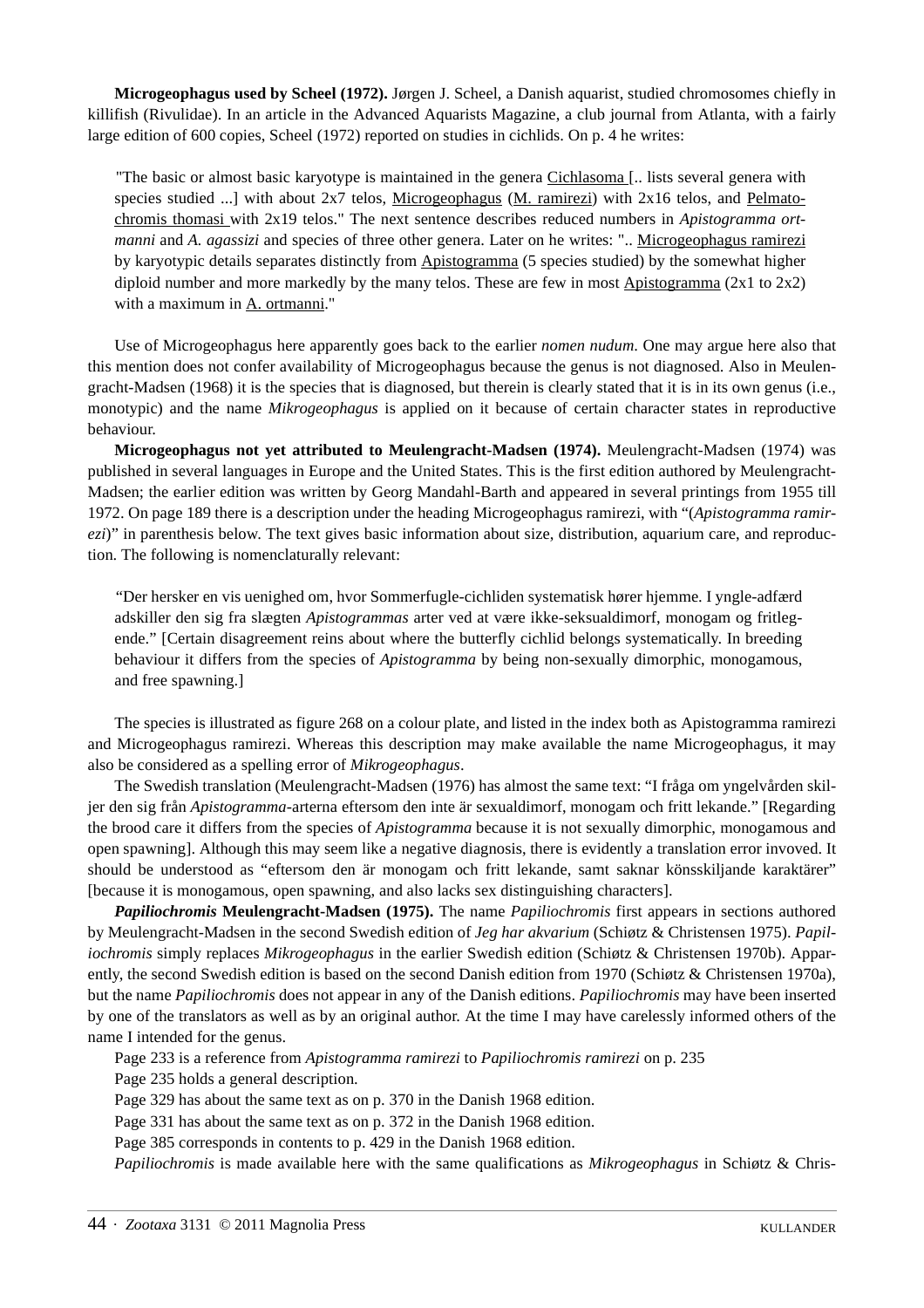tensen (1968), alternatively may be considered as an unnecessary replacement name, which would also be available. The oldest original reference to *Papiliochromis* that I can find is thus: *Papiliochromis* Meulengracht-Madsen *in* Schiøtz & Christensen, 1975. *Akvarium som hobby*, p. 329 (type species by monotypy *Apistogramma ramirezi* Myers & Harry *in* Anonymous, 1948). It is a junior objective synonym of *Mikrogeophagus* Meulengracht-Madsen, 1968.

*Papiliochromis* **Kullander (1977).** Kullander (1977) described *Papiliochromis* as a new genus with *A. ramirezi* as type species. This description fulfils all requirements for availability, but *Papiliochromis* Kullander is a junior synonym of *Mikrogeophagus* Meulengracht-Madsen, 1968 and homonym of *Papiliochromis* Meulengracht-Madsen, 1975.

**Licrogeophagus, Microgeophagus and Pseudogeophagus attributable to Géry (1983, 1986).** Géry (1983, 1986) presented Mikrogeophagus used by Frey (1957) and Pseudogeophagus used by Hoedeman (1969) as available names. Because he does not use Pseudogeophagus as a valid name, he does not confer availability to it himself. In the case of Microgeophagus, however, he treats it as a valid name, with a type species, and provides references to earlier literature. In the species bibliography in Géry (1983) it is misspelt Licrogeophagus, but this is an obvious lapse or typesetter error. It is clear from the discussion, however, that Géry (1983, 1986) is discussing a nomenclatural issue of availability of names, using Microgeophagus as a chresonym based on an unavailable name, and it seems advisable not to read this article as containing nomenclatural acts.

**Other uses of generic names for** *Apistogramma ramirezi***.** The ornamental fish literature is generally poorly indexed. Many magazines have an annual index, but there are many magazines. On top of that there are a vast number of books and translations in different editions and printings. Although every library may have a few aquarium books, it would be a monumental task to search through all for possibly inadvertently described fishes. Consequently, I have not searched every edition of every hobby publication for instances of generic names for *A. ramirezi.* The scientific literature is well indexed through Zoological Record which also covers some popular literature.

In the systematic section of Zoological Record from 1957 till 1978 there is no reference to Microgeophagus or to *Mikrogeophagus*. The only combination used between 1957 and 1977 is *Apistogramma ramirezi* with the following number of references: 1957–1968 (0), 1969 (2 hobby articles), 1970 (0), 1971 (3 hobby articles), 1972 (0), 1973 (1 hobby article), 1974 (2 hobby articles), 1975 (1 hobby article [a second reference is same as in 1971]), 1976 (3 hobby articles), 1977 (2 hobby articles, one scientific paper). In 1978 there is one scientific reference to *A. ramirezi*, and two popular references to *Papiliochromis ramirezi*. Ornamental fish books published from 1977 onward usually have *Papiliochromis* as the generic name for *Apistogramma ramirezi*, but there are exceptions using *Apistogramma* or *Mikrogeophagus* (e.g., Pinter 1998). Screening a number of available aquarium books from the 1950s suggests that Frey (1957) indeed may be the earliest mention of an alternative classification of *Apistogramma ramirezi*.

Jens Meulengracht-Madsen was a very influential author of aquarium books with several books in Danish that were translated to Swedish and Norwegian and in several different editions and printings. Meulengracht-Madsen used Microgeophagus, *Mikrogeophagus*, and *Papiliochromis* in different books in the late 1960s and early1970s

In a book about fish behaviour (Meulengracht-Madsen 1967), the behaviour of Microgeophagus ramirezi is described on p. 74, however, without any mention of diagnostic generic characters. In this work, Microgeophagus is a *nomen nudum*.

Meulengracht-Madsen (1973a) is a Swedish version of Meulengracht-Madsen (1971), the latter not seen. On p. 121 is a short description of the breeding behaviour, concluded with the statement: "På grundval av dessa iakttagelser av beteendet hänförde man sedan arten [*Apistogramma ramirezi*] till ett helt nytt släkte, *Mikrogeophagus*. Fjärilsciklidens latinska namn är alltså till [sic] vidare *M. ramirezi*." [On the basis of these observations of the behaviour the species was later referred to a completely new genus, *Mikrogeophagus*. The Latin name of the butterfly cichlid is thus for the time being *M. ramirezi*.] The caption of the photo on p. 122 also uses *Mikrogeophagus ramirezi*. Meulengracht-Madsen (1974) is a Swedish translation of Meulengracht-Madsen (1973b) which latter I have not seen. On p. 86 is a drawing captioned Microgeophagus ramirezi. There is no further discussion about this species or its name.

Schiøtz & Dahlstrøm (1974) is the second edition of a Swedish translation of a book first published in Danish by Schiøtz & Dahlstrøm (1969). I have not seen the Danish edition or the first edition. On p. 106 is a description of Microgeophagus ramirezi: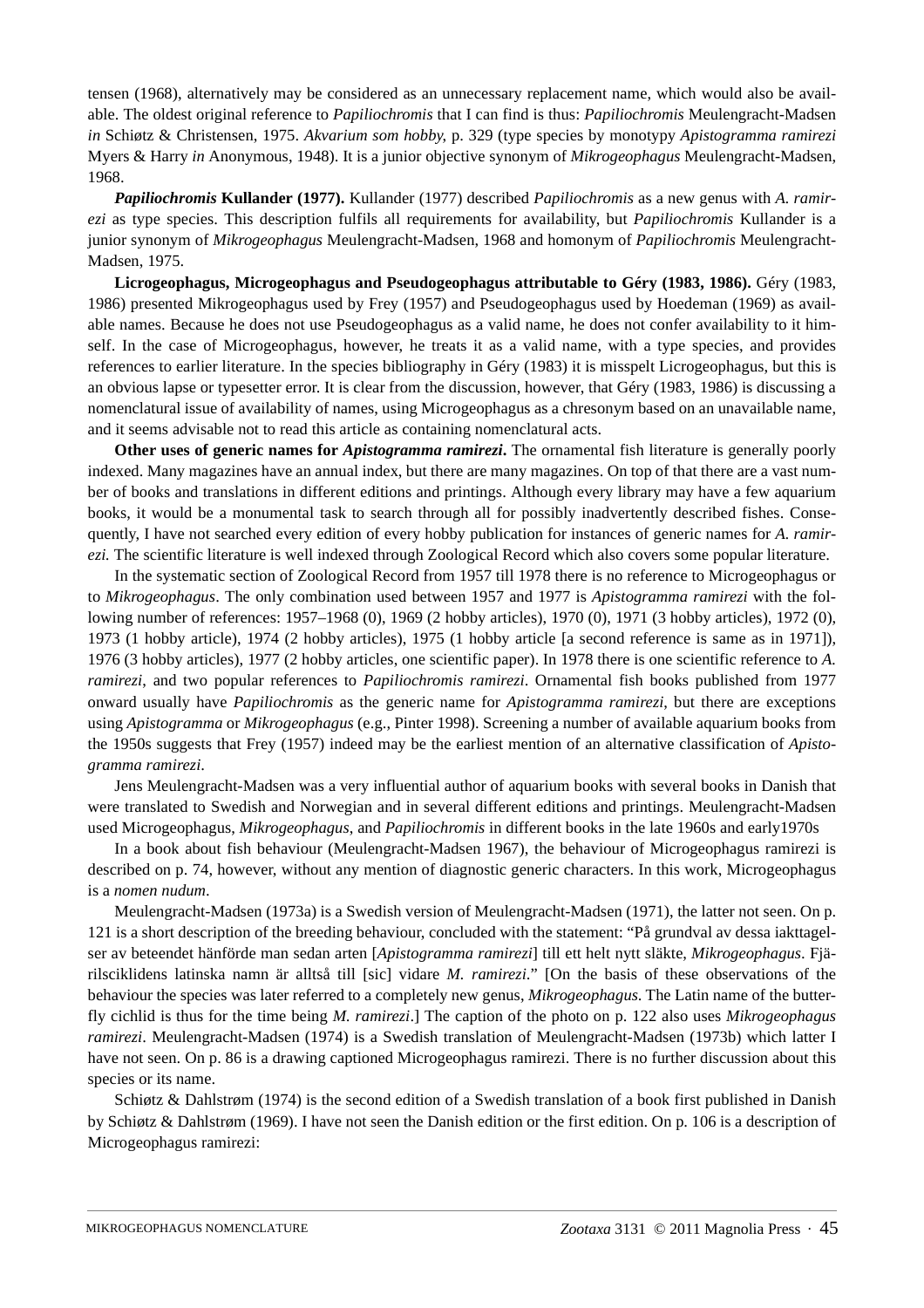"Denna art kallas i litteraturen vanligen *Apistogramma*, då den liknar detta släkte till utseendet. Den skiljer sig emellertid på väsentliga punkter, nämligen genom att lägga rommen öppet och inte i en grotta och genom att vara monogam, under det att Apistogramma-arterna är polygama. Dessa karaktärer gör att det nu uppställts ett eget släkte för denna lilla vackra dvärgciklid." [This species is usually called *Apistogramma* in the literature because it is similar to that genus in appearance. It differs, however, in critical aspects, namely by laying eggs openly and not in a cave and by being monogamous, while the *Apistogramma* species are polygamous. Because of these characters a proper genus has been erected for this beautiful little dwarf cichlid.]

The passive "has been erected" clearly indicates that the name supposedly has been made available somewhere else. Use of Microgeophagus here may thus be considered use of an unavailable name or a misspelling of *Mikrogeophagus*, especially since the text is very similar to that in Meulengract-Madsen (1974). Additional editions were not searched.

Aurell & Ståhl (1970) in the 11<sup>th</sup> edition of a standard Swedish aquarium book refers to *A. ramirezi* as "Microgeophágus ramirézi, tidigare Apistográmma ramirézi". [Microgeophagus ramirezi, previously Apistogramma ramirezi.] There is no further information beyond the brief description of the species, and the name must be considered a *nomen nudum*, or an incorrect subsequent spelling. The 10<sup>th</sup> Edition (1968) uses *Apistogramma*. The 12<sup>th</sup> edition (1973) is identical to the 11<sup>th</sup>. A later edition authored by Siölander & Wickman (1976) also uses both Microgeophagus ramirezi and *Apistogramma ramirezi*, without further discussion.

Laursen (1972) is a Swedish translation of Laursen (1970, not seen). Microgeophagus ramirezi is mentioned on p. 108 and illustrated on p. 109.

# **Discussion**

**Involuntary nomenclatural acts in aquarium hobby media.** "Mi(c/k)rogeophagus" is not a unique case. There are several instances of available names established by accident in aquarium literature. *Apistogramma reitzigi* Mitsch, 1938, and *Crenicara praetoriusi* Weise, 1935, are examples from South American cichlids (Kullander, 2003). Particular to such descriptions are that (1) the author is unaware that he is describing a new taxon, i.e., the author believes that he is using a name already available, (2) an author of the name is not given, and (3) the name is applied to a species group taxon in an already named genus or a genus group name is associated with an already named species.

None of the instances of Microgeophagus, *Papiliochromis*, and *Mikrogeophagus* other than *Papiliochromis* in Kullander (1977) were intended as proposals of a new generic name. It is implicit or clear from the contexts that the authors believe they are using an existing name. Involuntary nomenclatural acts are, however, regulated only from the 1999 Code: "Every new name published after 1999, including new replacement names (nomina nova), must be explicitly indicated as intentionally new" (Article 16.1). Strictly, all unintentional nomenclatural acts in hobby literature may be unavailable according to Article 8.1.1 (the work in which the nomenclatural act is published "must be issued for the purpose of providing a public and permanent scientific record"). Hobby publications are non-scientific literature. It is thus entirely questionable why we are discussing or using names dropped in hobby literature and written in an informal style. Tradition has it, however, that names are accepted even if inadvertent, when there is other evidence to support their availability. On the other hand, once such a name has been accepted as valid, later seemingly independent proposals of the same or almost the same name may be considered as normal usage (cheironyms) or simple misspellings. Thus, all uses of Microgeophagus after 1968 are misspellings of *Mikrogeophagus*.

The problems with these names fall in two categories. First, it is difficult to locate the name or its first publication. Although some ornamental fish magazines are indexed by Zoological Record, and other ornamental fish literature provides indices to species descriptions, those descriptions, and other nomenclatural acts, are still difficult to locate, in contrast to scientific publications which are usually well referenced. Beyond what is currently indexed in the *Catalog of Fishes* (Eschmeyer & Fricke 2011), there are probably still nomenclatural acts hidden in magazines of limited circulation. Second, it is often difficult to judge if the name is available or not, and discussions such as in the Mi(c/k)rogeophagus case easily arise. Because most of the names in aquarium press sources are given to orna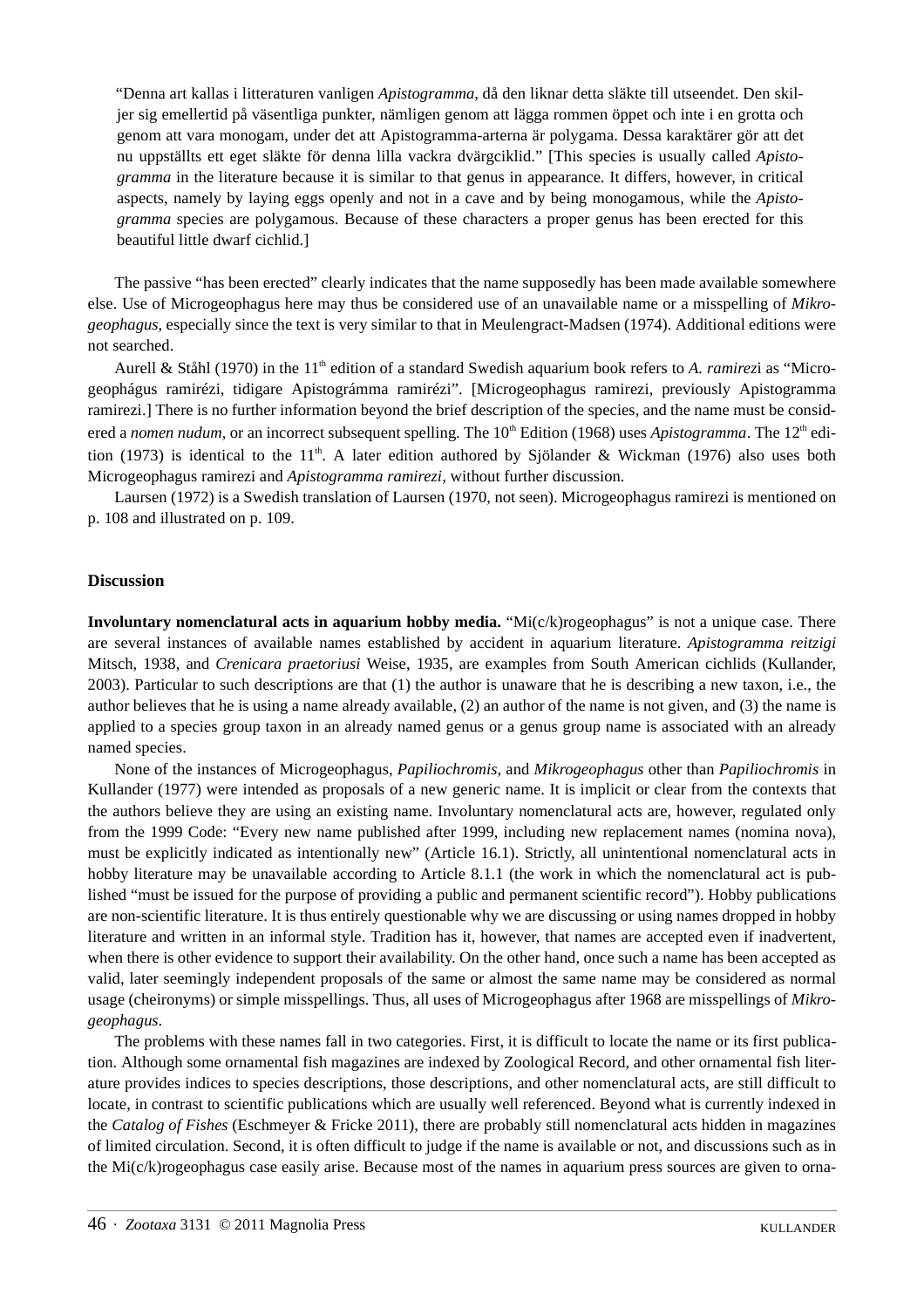mental fishes, they may be accepted or ignored based on criteria favoured by the ornamental fish press and other media, but which may be in conflict with the Code. Aquarists in social media were very fast to cover Isbrücker (2011, in the May issue), embracing the suggested change of name already on 22 April 2011 (cichla 2011). The entry in *Wikipedia* was changed from *Mikrogeophagus* to Microgeophagus already on 23 April 2011 (RN1970 2011). Consequently, amalgamated disinformation was being distributed even before Isbrücker (2011) had reached subscribers. More reliable sources, such as the *Catalog of Fishes* (Eschmeyer & Fricke 2011) and *FishBase* (Froese & Pauly 2011) did not change. Unavailable names may thus quickly dissipate into hobby press without any control of sources. Fortunately, this is less likely to occur today with the availability of authorities such as the *Catalog of Fishes* and *FishBase*.

**"Microgeophagus" reflecting reliability of aquarium hobby literature.** It is quite amazing that the aquarium literature has been able to carry forward all the way from Frey (1957) till at least Schiøtz & Dahlstrøm (1974) the myth of a publication by Wickler that supposedly establishes a new genus for *Apistogramma ramirezi*. In this case we have extensive documentation and we have considerable confidence in that the source referred to does not exist. If this propagation of bibliographic phlogiston is typical of aquarium literature, and it may very well be, it is one very strong reason for aquarium magazine publishers to revise their editorial policies and, as one option, to add a nomenclatural disclaimer to their products (Code Article 8.3).

Relevant to the problematization of *Mikrogeophagus* may be also the discussion, entirely in aquarium magazines, on the natural distribution of *M. ramirezi.* Myers & Harry (1948) did not have precise locality information, but cited collector information that the species was collected south of Palenque in Venezuela. More specific Venezuelan localities, but not vouchered, were reported by a German aquarist in Venezuela (Fischer 1968). Meinken (1967, 1968, 1969) strongly opposed to a Venezuelan distribution, claiming Bolivia as the natural distribution. Meinken's voucher specimen, however, is a misidentified specimen of *Mikrogeophagus altispinosus* (Haseman) (Kullander 1981), and precise, vouchered localities in the Orinoco basin were reported first by Kullander (1980).

In this context it is interesting to consider the editorial that accompanies Isbrücker (2011). The editorial (Stawikowski 2011) promotes Isbrücker's article and has the header "Das Ende einer nicht enden wollenden Diskussion" [The end of a discussion that did not want to end] and goes on to explain that the nomenclatural article is published in *DATZ* because most of the earlier discussion about the name of that genus was also held in aquarium literature. Apparently it did not occur to the editor that this was exactly the root of the problem. The issue existed only because of aquarium literature. For some reason the editor also felt the need to highlight the costs and efforts into producing this article. The impression could either be that normally very little effort goes into research and editing, or that this article (Isbrücker 2011) is of outstanding importance.

"Das Erstellen der Titelgeschichte – von der Sichtung sämtlicher relevanten Literaturstellen und deren Bewertung auf der Basis der internationalen zoologischen Nomenklaturregeln bis hin zur Übersetzung des Textes ins Deutsche – hat eine Menge Zeit und Fleiß gekostet." [The production of the title theme – from the review of all relevant literature sources and their evaluation on the basis of the international zoological nomenclature rules all the way to the translation of the text into German – has cost a lot of time and diligence.]

Despite that the effort in producing Isbrücker's (2011) article "hat eine Menge Zeit und Fleiß gekostet" out of the nine references other than to the Code, one is an online resource, one is listed as "not seen by myself", two are not seen at all, and one is inspected from a later edition than the one supposedly carrying the nomenclatural act. And still the author did not list his own publication from 1984 (Isbrücker 1984). The article itself is mainly repeating Géry's (1983, 1986) discussion. As shown above, the facts and conclusions in Isbrücker (2011) do not live up to expectations for the final countdown for this "issue" and it provides full exposure of journalistic and editorial shortcomings.

This uncritical view of the aquarium press as a valid source of scientific information is not new in 2011. Hebig (1978), listing species descriptions in an East German hobby journal, observed that nomenclatural changes and descriptions are not rare in hobby journals. He notes that these require sometimes long time before they become generally known, and laments that Zoological Record is slow in listing aquarium references. It obviously did not occur to him that the difficulty for nomenclatural acts in the hobby press to reach the relevant audience, could be due to hobby magazines being inappropriate for publication of such acts. Aquarium magazines simply have a dif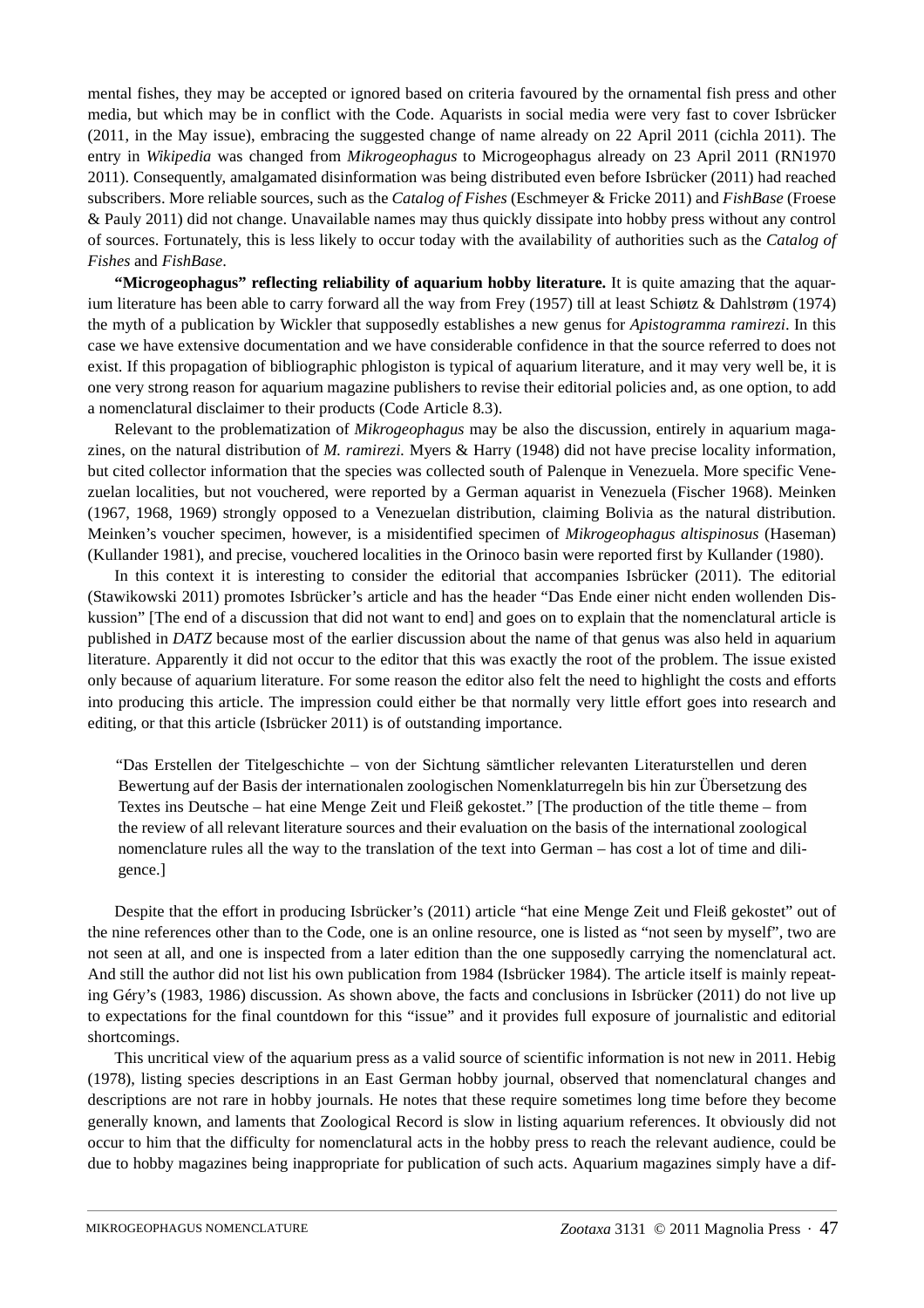ferent target readership. He also notes that "… die Aquaristik einen eigenen wissenschatflichen Arbeitsstil entwickelt hat" [the aquaristics has developed its own scientific style of working]. His message is very clear:

"Die aquaristische Literatur kann nicht einfach ignoriert werden[.] Der Fachwissenschaftler kommt nicht umhin, diese zu berücksichtigen, wenn auch mit äußerst kritischen Augen. Das betrifft sowohl neuere wie ältere Literatur." [The aquaristic literature cannot simply be ignored. The professional scientist cannot avoid considering it, albeit with extremely critical eyes. That applies to both new as well as to older literature].

Following the arrests and deportation of aquarists for unauthorized collecting in Brazil in 1999 (Cubas 1999) and their associated publication of new species descriptions in an aquarium magazine, there was for a while open discussion on such practice. The concerned magazine stopped publishing new species descriptions and the business federation Ornamental Fish International published an online policy making recommendations to scientific collections and to hobby journals how to deal particularly with illicit collections but also species descriptions in aquarium literature (Kullander 2000). This was met with strong objections from some parts of the hobby, especially Staeck (2004), who demanded that scientists must cite hobby publications, and claimed that hobby magazines do carry articles of scientific value, similar to Hebig (1978).

**Ornamental fish nomenclature.** A very large number of organism names are being managed by the aquarium industry. The majority of the commercial target species is probably better known by vernacular names, and standard listings for such names are available (e.g., Hensen *et al.* 2010). There are also formal and informal systems for naming unidentified "species". One strategy is to apply code numbers, which works except that there seems to be some confusion about who is the authority for applying the codes, e.g., the L numbers for the family Loricariidae (Schraml & Schäfer 2004; Stawikowski *et al.* 2003). The more common strategy in other groups is to apply a descriptive or geographical term in quotes after the generic name or sometimes a species name. The "species" thus distinguished by producers and clients, are operational units which are independent of biological concerns and serve only to correlate communication between specific agents, e.g., wholesaler and shop. Codes and informal names can be given to biological species, populations, particular shipments, demes, or colour forms, depending on what need for communication arises. There are no formal agreements on authority for such names, and synonyms are common. Neither the numbering system nor the vernacular names pose any problem for zoological nomenclature, and taxonomists can safely ignore those designations when naming species that already have one or more informal names in the ornamental fish trade. These names are excluded from the provisions of the Code as they are for "temporary reference and not for formal taxonomic use as scientific names in zoological nomenclature" (Code Article 1.3.5).

Numerous ornamental fish species, however, are addressed by scientific names in pet shops, magazines, club meeting reports, price lists, and other texts. Consequently a very large body of uninformed users deal with a very large number of technical names whose use is governed by very specific limitations set out in the Code. Overall, scientific names, vernacular names, code names, and informal names are nevertheless managed smoothly, apparently to the full benefit of both producers and consumers within the aquarium industry. Occasionally, however, there are conflicts. As demonstrated by the results section in the present paper, the aquarium press is notoriously unreliable in its use of scientific names. The problem is not only that errors are being made, but that erroneous information is served continuously, and even highlighted and labelled as science. Although peripheral to the present case, a parallel force of putative science in aquarium literature is the intentional publication of descriptions of new taxa by amateurs, largely fuelled by the *mihi itch* (cf. Evenhuis 2008), especially in the Rivulidae and the Cichlidae, resulting in a significant amount of species descriptions in aquarium magazines with limited distribution, rarely peer review, mostly no relevant editing, and commonly other shortcomings. One striking example is the description in the Dutch ornamental fish magazine *Het Aquarium* by Tomey (1999) of *Badis badis bengalensis* based on specimens still alive in his aquarium. It was later synonymised with *Dario dario* by Kullander & Britz (2002). One German magazine, *Das Aquarium*, now discontinued, published 17 articles describing new taxa from the 1970s till the 2000s (1970s: 5; 1980s: 3, 1990s: 4; 2000s: 5) (counts based on data in Eschmeyer & Fricke 2011). Of these, two seem to have a professional taxonomist as co-author. Stawikowski (2011) notes that new species descriptions are out of place in aquarium magazines, and that there are more suitable professional journals for such articles. The practice seems indeed to have been halted with the demise of *Das Aquarium*.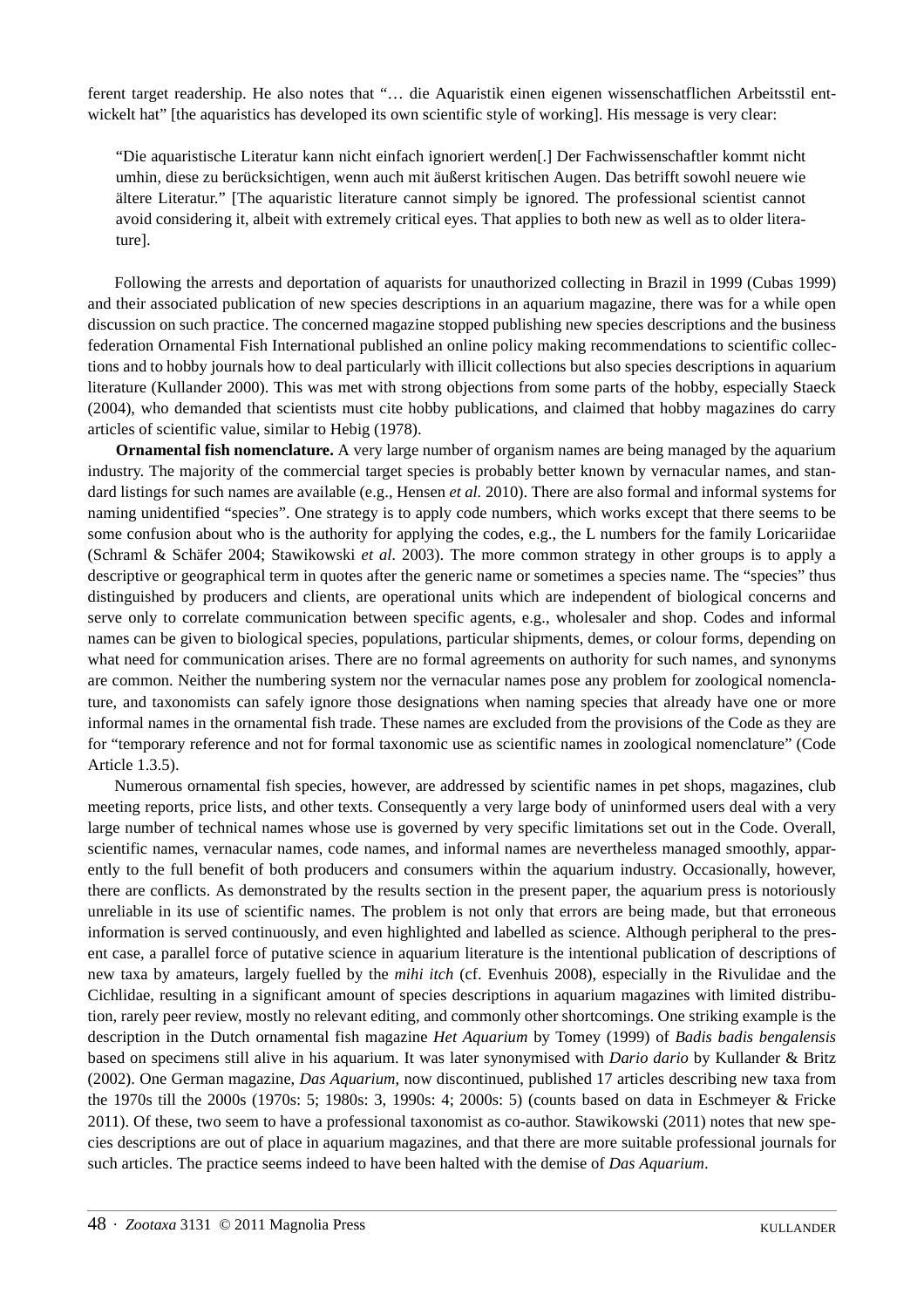In the case of Microgeophagus, we are thus not only dealing with inadvertent names in the aquarium press, but also a special "aquaristic science with its own style of working". Isbrücker (2011) and Stawikowski (2011), both write in Hebig's and Staeck's spirit. They implicitly demonstrate, however, that Hebig (1978), Stawikowski (2011), and Staeck (2004) are wrong about the scientific qualities of hobby publications. Information in aquarium books and magazines may be entertaining and instructive for aquarists. As sources of information for scientific use they must be filtered, just like all other sources of information, and scientists cannot be expected to have available all of those publications which for the most part only contain irrelevant articles, anecdotal accounts, and advertising. The Microgeophagus case demonstrates the point.

This is not to say that all scientific literature is in a perfect state; or that all aquarium press is of no value. On a positive note, it has to be said that ornamental fish literature is usually informative and provides excellent opportunities for popular science. The aquarium hobby is an excellent introduction to biology and environmental awareness issues, and many scientists are ready to contribute with articles. Contrary to claims by Staeck (2004) there is no inherent conflict between science and hobby. There is a problem, however, when the ornamental fish press attempts to run a parallel nomenclature (Stawikowski 2011), and when complaints are raised that articles in hobby literature are not cited as much in scientific literature as their authors would want (Hebig 1978; Staeck 2004). Forty-eight aquarium press sources dealing with *M. ramirezi* and/or its generic name are cited herein (papers by Allgayer, Anonymous, Axelrod, Aurell & Ståhl, Burgess, Fischer, Frey, Géry, Hensen, Hoedeman, Isbrücker, Klee, Laursen, Meinken, Meulengracht-Madsen, Pinter, Scheel, Schiøtz & Christensen, Schiøtz & Dahlstrøm, Schiøtz et al., Sjölander & Wickman, Stawikowski, Wickler). None of them provides a reliable, lasting contribution to science, with reservation for the constructive critical comments by Wickler (1960). The "aquaristic science" is certainly challenged by the perpetuation of disinformation in a long series of articles from Frey (1957) to Isbrücker (2011).

### **Acknowledgements**

I am grateful to Ronald Fricke and Thomas Litz for electronic copies of important hobby articles, to Maurice Kottelat, William N. Eschmeyer, Ronald Fricke, and Ralf Britz for reading drafts of this manuscript and providing constructive comments, and George Sangster and Maurice Kottelat for valuable input on the Dutch and French translations respectively.

## **References**

- Allgayer, R. (1985) A propos de *Papiliochromis* Kullander, 1977. *Revue française des Cichlidophiles,* (54), 29–30.
- Anonymous (1948) The Ramirezi Dwarf Cichlid identified. *The Aquarium,* 17, 77.
- Axelrod, H.R. (1971) *Breeding aquarium fishes. Book 2.* T.F.H. Publications, Hong Kong, 352 pp.
- Aurell, G. & Ståhl, T. (1968) *Sötvattensakvariet. Tionde omarbetade upplagan.* Bonniers, Stockholm, 223 pp.
- Aurell, G. & Ståhl, T. (1970) *Sötvattensakvariet. Elfte omarbetade upplagan*. Bonniers, Stockholm, 222 pp.
- Aurell, G. & Ståhl, T. (1973) *Sötvattensakvariet. Tolfte upplagan*. Bonniers, Stockholm, 222 pp.
- Bailey, R.M. & Robins, C.R. (1982) The status of the generic names *Microgeophagus*, *Pseudoapistogramma*, *Pseudogeophagus* and *Papiliochromis* (Pisces:Cichlidae). *Copeia*, 1982, 209–210.
- Blanchard, R. (1906) Règles internationales de la Nomenclature zoologique adoptées par les Congrès internationaux de Zoologie. *Bulletin de la Société zoologique de France*, 31, 15–35.
- Burgess, W.E. (1982) It's *Microgeophagus*! *Tropical Fish Hobbyist*, 30 (10), 7.
- Cichla (2011) Microgeophagus Frey, 1957, is a valid genus. *The Cichlid Room Companion*, http://www.cichlidae.com/forum/ viewtopic.php?f=17&t=11223 (22 April 2011).
- Cubas, A. (1999) Cientista alemão é expulso de MT. Diário de Cuiabá. 8 October 1999. Available from http://www.diariodecuiaba.com.br/arquivo/081099/cidades2.htm.
- Eschmeyer, W.N. & Fricke, R. (Eds) (2011) Catalog of Fishes electronic version (5 May 2011). Available from http:// researcharchive.calacademy.org/research/Ichthyology/catalog/fishcatmain.asp.
- Evenhuis, N.E. (2008) The "Mihi itch" a brief history. *Zootaxa*, 1890, 59–68.

Fischer, P.E. (1968) *Apistogramma ramirezi* ist doch Venezolaner. *Die Aquarien- und Terrarien-Zeitschrift*, 21, 8–10.

- Frey, H. (1957) *Das Aquarium von A bis Z.* Neumann Verlag, Radebeul, 572 pp.
- Frey, H. (1959) *Das Aquarium von A bis Z. 3. erweiterte Aufl.* Neumann Verlag, Radebeul, 600 pp.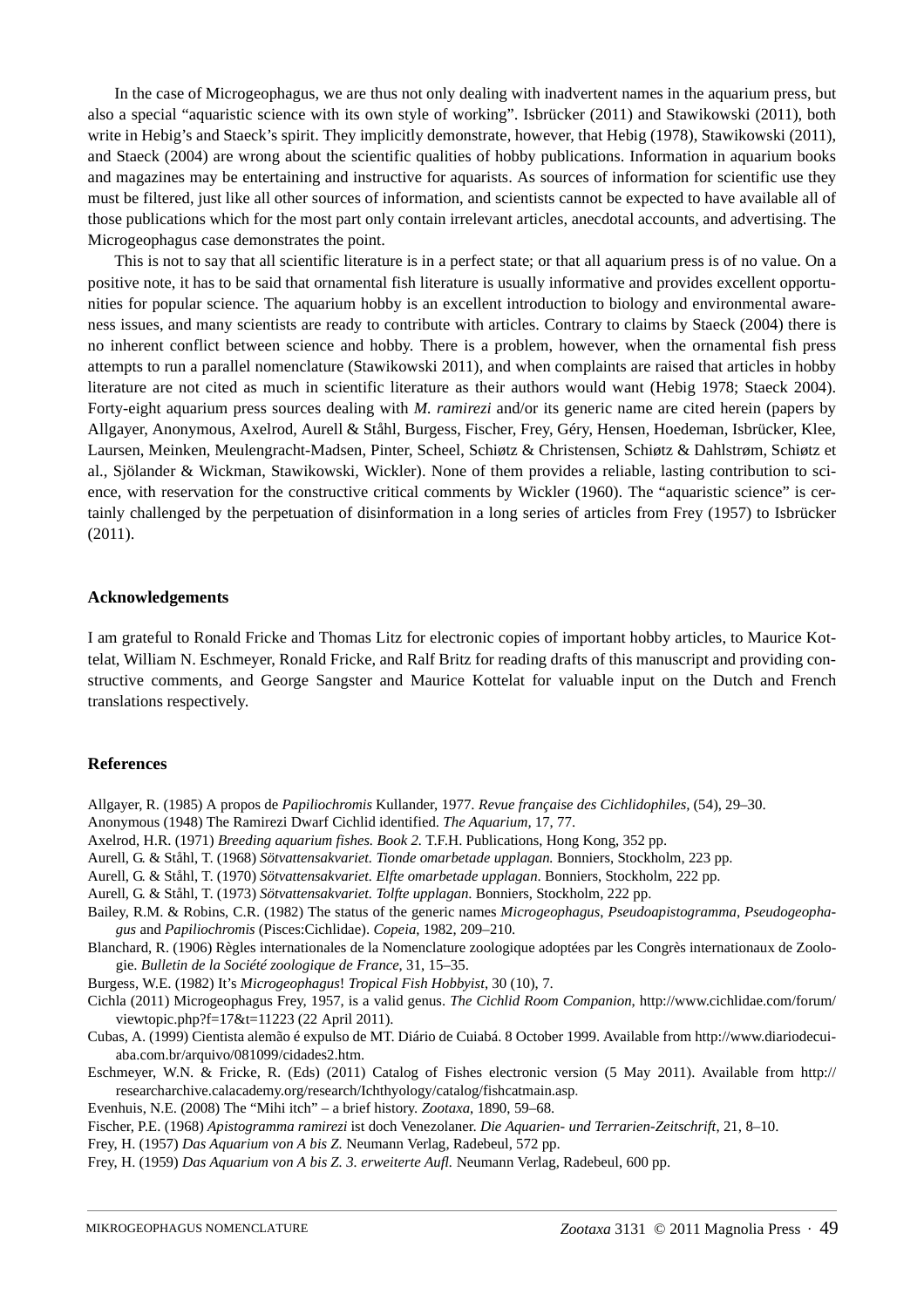Frey, H. (1960) *Aquarienpraxis kurz gefasst*. Neumann Verlag, Radebeul. [Not seen.]

Frey, H. (1973) *Akvariets ABC*. *Second edition*. Allhems förlag, Malmö, 126 pp. [Swedish translation of Frey (1960). First edition 1972 not seen]

- Frey, H. (1975) *Akvariets ABC. Third edition*. Allhems förlag, Malmö, 126 pp. [Swedish translation of Frey (1960)]
- Froese, R. & Pauly, D. (Eds) (2011) *FishBase*. World Wide Web electronic publication. http://www.fishbase.org, version (02/ 2011).
- Géry, J. (1983) Le nom de genre de *Apistogramma ramirezi* Myers & Harry. *Revue française d'Aquariologie,* 10, 71–72.
- Géry, J. (1986) Du bon usage de la nomenclature zoologique, ou comment récrire le Code. (à propos de *Microgeophagus ramirezi*). *Revue française d'Aquariologie,* 13, 89–90.
- Hebig, W. (1978) Neubeschreibungen von Fischen in der Zeitschrift "Aquarien Terrarien", nebst Bemerkungen zu einer neuen Farbvariante von *Girardinus metallicus* Poey, 1854 . *Zoologische Abhandlungen Staatliches Museum für Tierkunde in Dresden*, 35, 113–128.
- Hensen, R., Ploeg, A. & Fosså, S. (2010) *Standard names for freshwater fishes in the ornamental aquatic industry*. Ornamental Fish International, Maarssen, 139 pp.

Hoedeman, J.J. (1969) *Elseviers Aquariumvissen Encylopedie 6*. Elsevier, Amsterdam, Brussel, 189 pp.

- Hoedeman, J.J. (1974) *Naturalists' guide to fresh-water aquarium fish*. Sterling Publishing, New York, 1152 pp. [English edition of Hoedeman (1969).]
- International Commission on Zoological Nomenclature (1961) *International Code of Zoological Nomenclature adopted by the XV International Congress of Zoology.* International Trust for Zoological Nomenclature, London, xviii+176 pp.
- International Commission on Zoological Nomenclature (1964) *International Code of Zoological Nomenclature adopted by the XV International Congress of Zoology.* International Trust for Zoological Nomenclature, London, xx+176 pp.
- International Commission on Zoological Nomenclature (1974) Amendments to the International Code of Zoological Nomenclature adopted since the XVI International Congress of Zoology, Washington, 1963. *Bulletin of Zoological Nomenclature*, 31, 77–101.
- International Commission on Zoological Nomenclature (1985) *International Code of Zoological Nomenclature.Third edition adopted by the XX General Assembly of the International Union of Biological Sciences.* International Trust for Zoological Nomenclature, London, University of California Press, Berkeley and Los Angeles, xx+338 pp.
- International Commission on Zoological Nomenclature (1999) *International Code of Zoological Nomenclature. Fourth edition adopted by the International Union of Biological Sciences.* International Trust for Zoological Nomenclature, London, XXIX+306 pp.
- International Commission on Zoological Nomenclature (2002) *International Code of Zoological Nomenclature. [Fourth edition adopted by the International Union of Biological Sciences]*. Sueichan Press, Keelung, li+196 pp. [In Chinese.]
- Isbrücker, I.J.H. (1984) Wéér iets anders. *Het Aquarium,* 54 (2), 38–39.
- Isbrücker, I.J.H. (2011) Zum Gattungsnamen der Schmetterlingsbuntbarsche. *Die Aquarien- und Terrarienzeitschrift*, 64 (5), 10–17.
- Klee, A.J. (1971) A note on the name of *Apistogramma ramirezi*. *The Aquarium,* 4, 47–48.
- Kullander, S.O. (1977) *Papiliochromis* gen. n., a new genus of South American cichlid fish. *Zoologica Scripta*, 6, 253–254.
- Kullander, S. (2000) A policy for publishing information affecting zoological nomenclature in ichthyology, and for acquisition of donations to ichthyological collections. *OFI Journal*, 31, 14–15.
- Kullander, S.O. (1980) A redescription of the South American cichlid fish *Papiliochromis ramirezi* (Myers & Harry, 1948). *Studies on Neotropical Fauna and Environment*, 15, 91–108.
- Kullander, S.O. (1981) The Bolivian ram: a zoogeographical problem and its taxonomic solution. *DCG-Informationen,* 12, 61– 79.
- Kullander, S.O. (1998) A phylogeny and classification of the South American Cichlidae (Teleostei: Perciformes). *In*: Malabarba, L.R., Reis, R.E., Vari, R.P., Lucena, Z.M.S. & Lucena, C.A.S. (Eds), *Phylogeny and classification of Neotropical fishes*. Edipucrs, Porto Alegre, pp. 461–498.
- Kullander, S.O. (2003) Family Cichlidae (Cichlids). *In*: Reis, R.E., Kullander, S.O. & Ferraris, Jr., C.J. (Eds), *Check list of the freshwater fishes of South and Central America*. Edipucrs, Porto Alegre, pp. 605–654.
- Kullander, S.O. & Britz, R. (2002) Revision of the family Badidae (Teleostei: Perciformes), with description of a new genus and ten new species. *Ichthyological Exploration of Freshwaters*, 13, 295–372.
- Laursen, K.K. (1970) *Akvariebog for begyndere.* J.Fr. Clausens Forlag, København. [Not seen]
- Laursen, K.K. (1972) *Nybörjarens akvariebok.* Natur och Kultur, Stockholm, 122 pp. [Swedish translation of Laursen (1970).]

Meinken, H. (1967) Wiederum platzte eine Import-Legende. *Die Aquarien- und Terrarienzeitschrift*, 20, 294–296.

- Meinken, H. (1968) Nochmals "*Apistogramma ramirezi* ist doch Venezolaner". *Die Aquarien- und Terrarienzeitschrift*, 21, 107–109.
- Meinken, H. (1969) Zur Frage des Vorkommens von *Apistogramma ramirezi* Myers und Harry 1948. *Monatsschrift für Ornithologie und Vivarienkunde. Ausgabe B. Aquarien und Terrarien,* 16, 165–166.
- Meinken, H. (1971) Bekommt *Apistogramma ramirezi* Myers & Harry, 1948, einen anderen Gattungsnamen? *Die Aquarienund Terrarienzeitschrift*, 24, 224–225.
- Meulengracht-Madsen, J. (1967) *Fiskenes adf*æ*rd*. P. Haase & Søns Forlag, København [Not seen.]

Meulengracht-Madsen, J. (1971) *Akvariet i fokus.* J. Fr. Clausens Forlag, København 203 pp. [Not seen.]